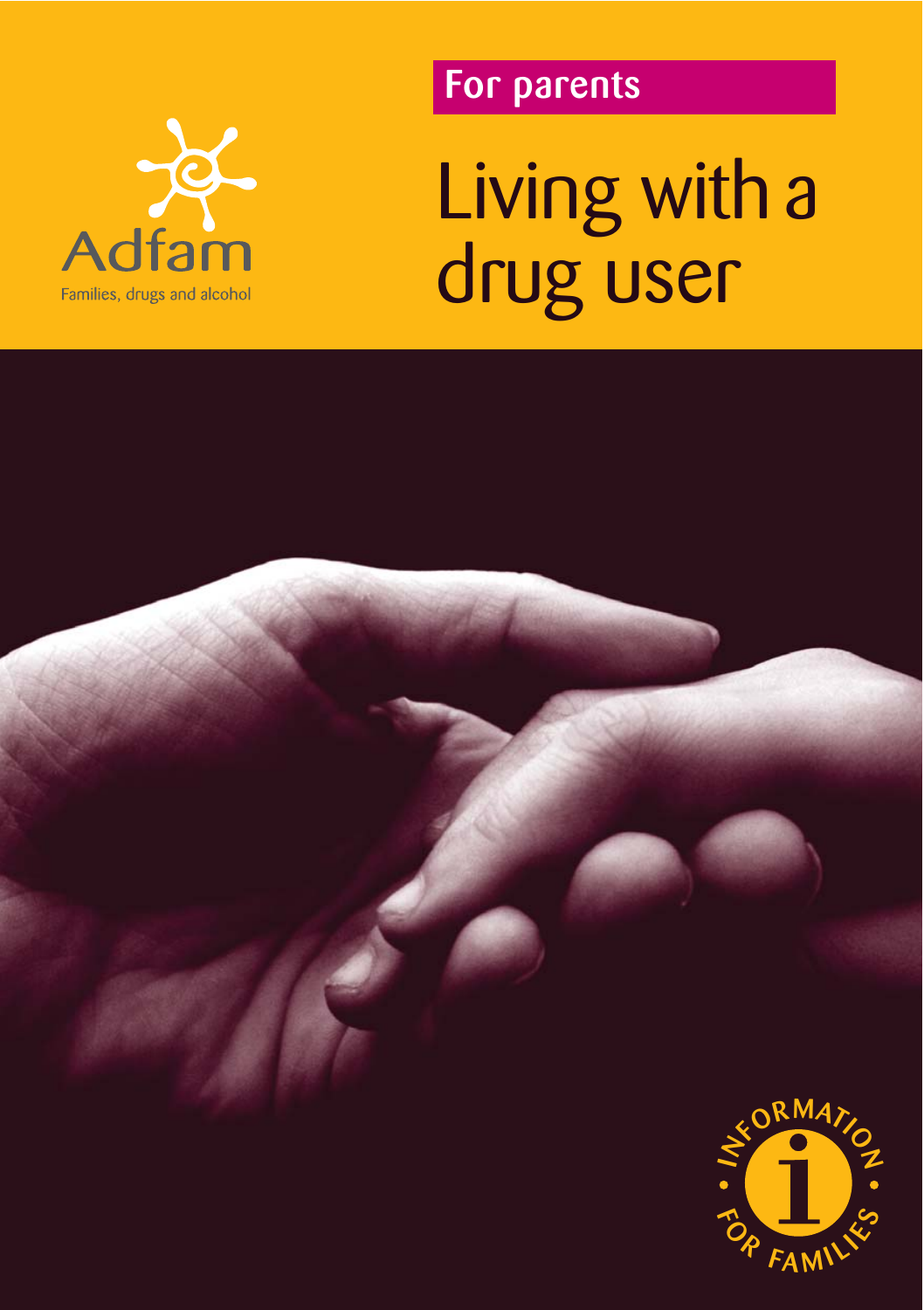# **Contents**

| Addresses key issues like why people take drugs, different<br>levels of drug use and how to spot signs of drug use.                                                                                                                                |     |
|----------------------------------------------------------------------------------------------------------------------------------------------------------------------------------------------------------------------------------------------------|-----|
| Gets to grips with the difficulties of open and honest conversations<br>about drugs, and includes testimonies from real-life families.                                                                                                             | - 7 |
| Talks about the day-to-day difficulties of living with someone using<br>drugs and discusses issues like boundary-setting, theft and debt,<br>how to look after yourself and how to reduce risks in the home.                                       | 15  |
| The complexities of the treatment system can be overwhelming for<br>families. This chapter looks at different types of drug treatment and<br>what they offer, along with issues surrounding aftercare and relapse.                                 |     |
| 5 How to help your child<br>This chapter deals with how to support your child through any<br>changes they choose to make in their behaviour, including advice on<br>detoxing, reasons that might be behind drug use and key points to<br>remember. | 30  |
| A list of other agencies you may find it useful to contact with<br>concerns in specific areas.                                                                                                                                                     | 39  |

2nd Edition 2009 by Jill Britton 1st Edition 2002 by Kathy Robson

**© Adfam 2010 No part of this booklet may be reproduced without acknowledging Adfam as its source.**

Adfam

25 Corsham Street, London, N1 6DR www.adfam.org.uk Tel: 020 7553 7640 Email: admin@adfam.org.uk

The production of this boklet has been kindly sponsored by

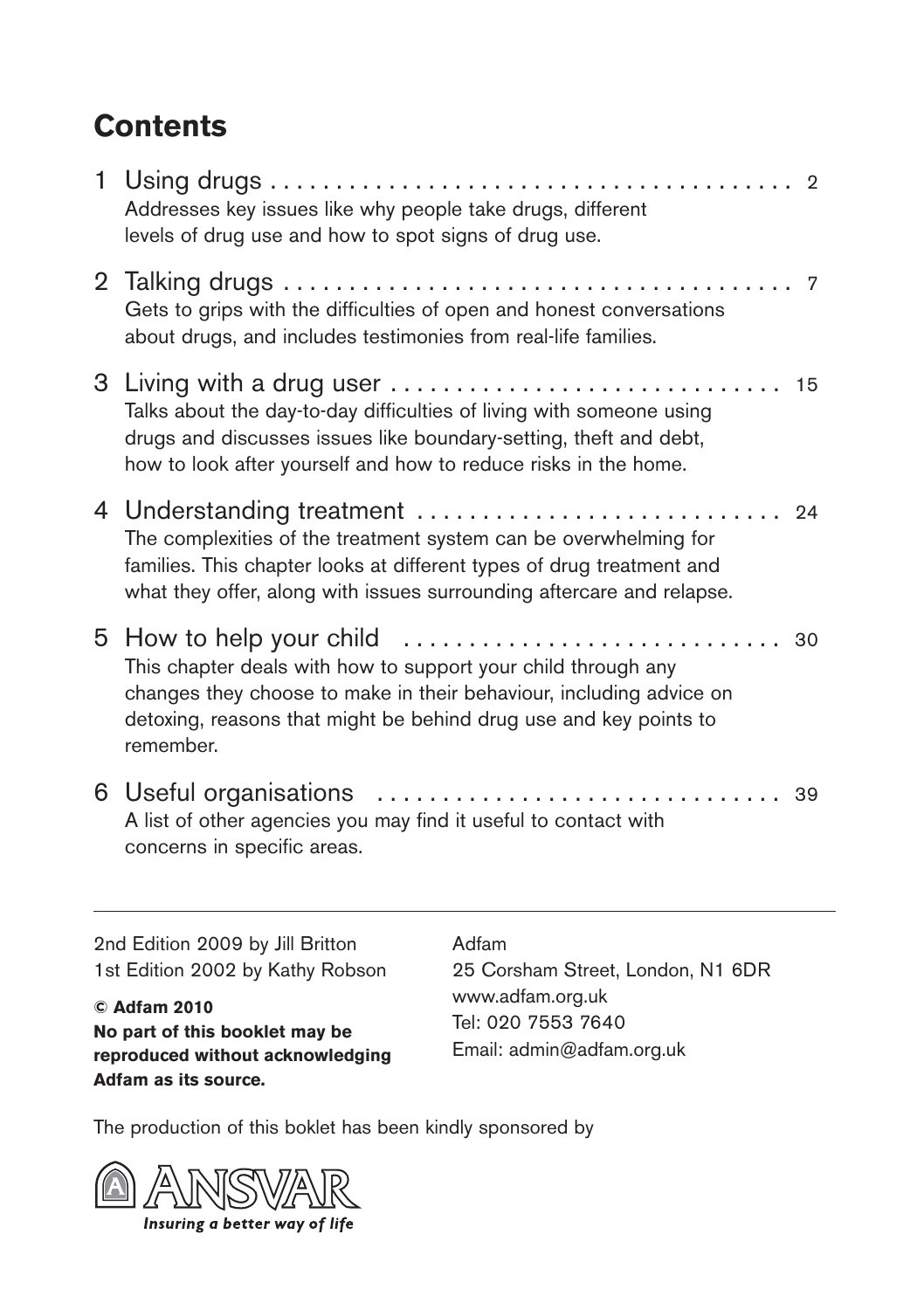# **Introduction**

If you have found out that your child is using drugs, or if you are concerned they might be, then this booklet is for you. It's been written to help you cope with the situation and also to help you think of positive ways to support your child.

Even though most people who use drugs come to little harm, it's often very frightening for parents to realise that their child has even tried an illegal substance, let alone that they might be taking something regularly. This booklet deals with the key concerns of parents relating to drugs and suggests some positive ways forward.

## **What do we mean by children and parents of drug users?**

This booklet has been written for anyone with parental responsibilities for a child/children, be they a biological parent, step-parent, foster carer or guardian. We also understand that parents don't just stop worrying about their children once they are 'grown up' so, when we use the term 'child', we're referring to people of all ages, whether child, teenager or adult.

## **About Adfam**

Adfam is the national umbrella organisation working to improve the quality of life for families affected by drug and alcohol use.

For more information on Adfam's publications please email publications@adfam.org.uk.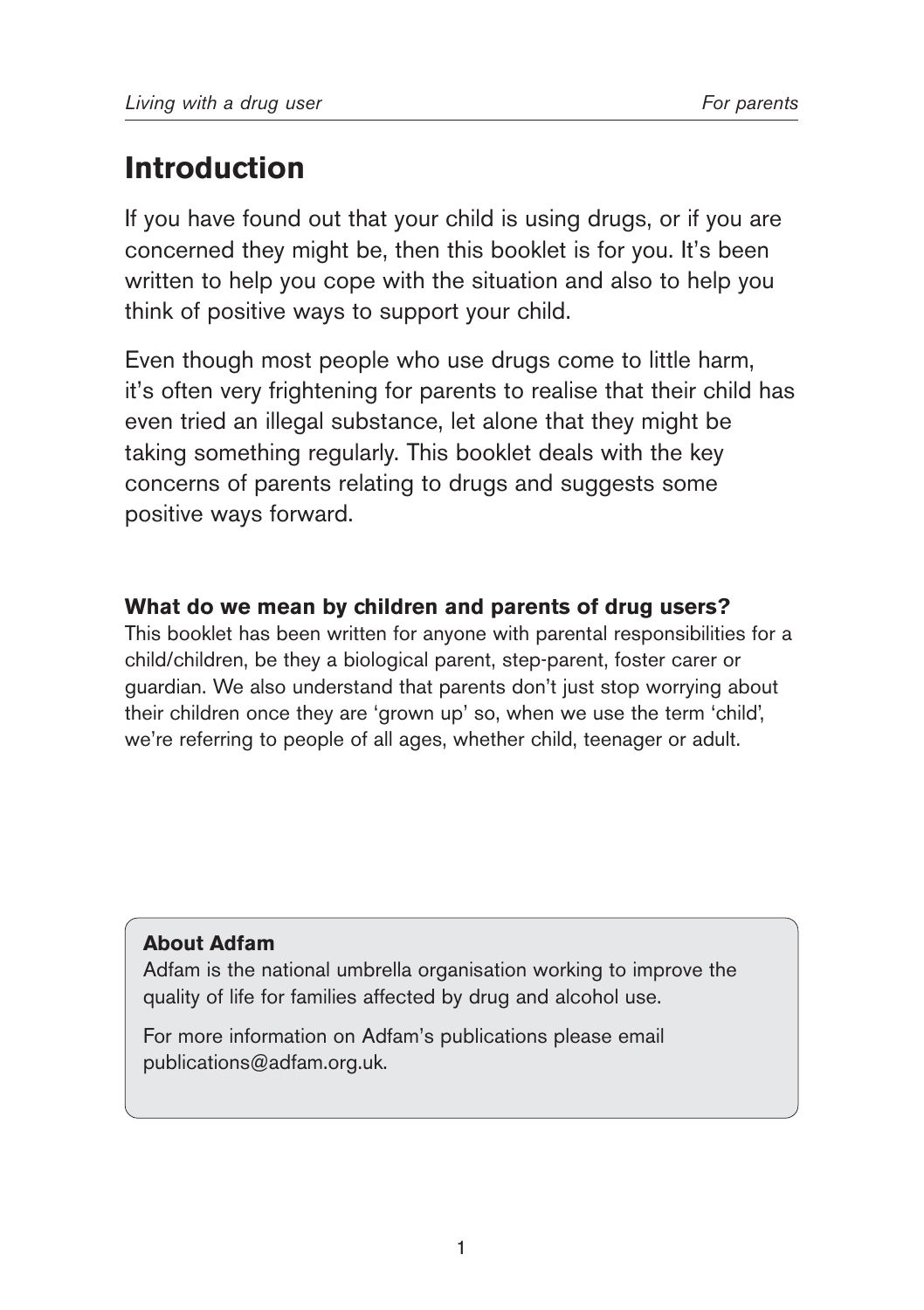# **1 Using drugs**

Understanding drug use is about much more than knowing about individual substances and their effects. We all have opinions about drug use: these can be influenced by personal experiences, stories in the media, or what others say. This booklet aims to give a balanced view of drug use based on facts and Adfam's experience of working with and for the families and friends of drug users.

Drugs have been around for hundreds – and in some cases thousands – of years, and many drugs which are now illegal, including cannabis and cocaine, were legal in this country until the last century. The word 'drug' itself can be confusing – some people use this term to describe all substances which change the way a person thinks, feels or behaves, which would include illegal drugs, medicines, alcohol, tobacco and caffeine; others might use this term to refer specifically to illegal substances. In this booklet we will be discussing illegal drugs.

# **Why do people take drugs?**

Drug use is a complex problem for our society to face. Many people have to take drugs to control illness or pain, and many of us will take a painkiller occasionally if we have a headache. Some people will take illegal drugs because they make them feel good or just able to cope with their lives more easily. It is a fact that we live in a world where drug use, of one form or another, is part of everyday life for many people.

There are a number of different reasons people choose to take drugs. These include:

- To have fun
- A desire to experiment with new experiences and sensations
- Because they're bored and there's nothing better to do
- To escape from a bad situation or cope emotionally
- To join in with a crowd
- Out of curiosity
- To do something risky for the excitement of it
- Because many drugs are easily available and friends are using them.

## **Is it something I've done?**

Many family members – and especially parents – ask themselves if something they have done has caused drug use, and feelings of guilt are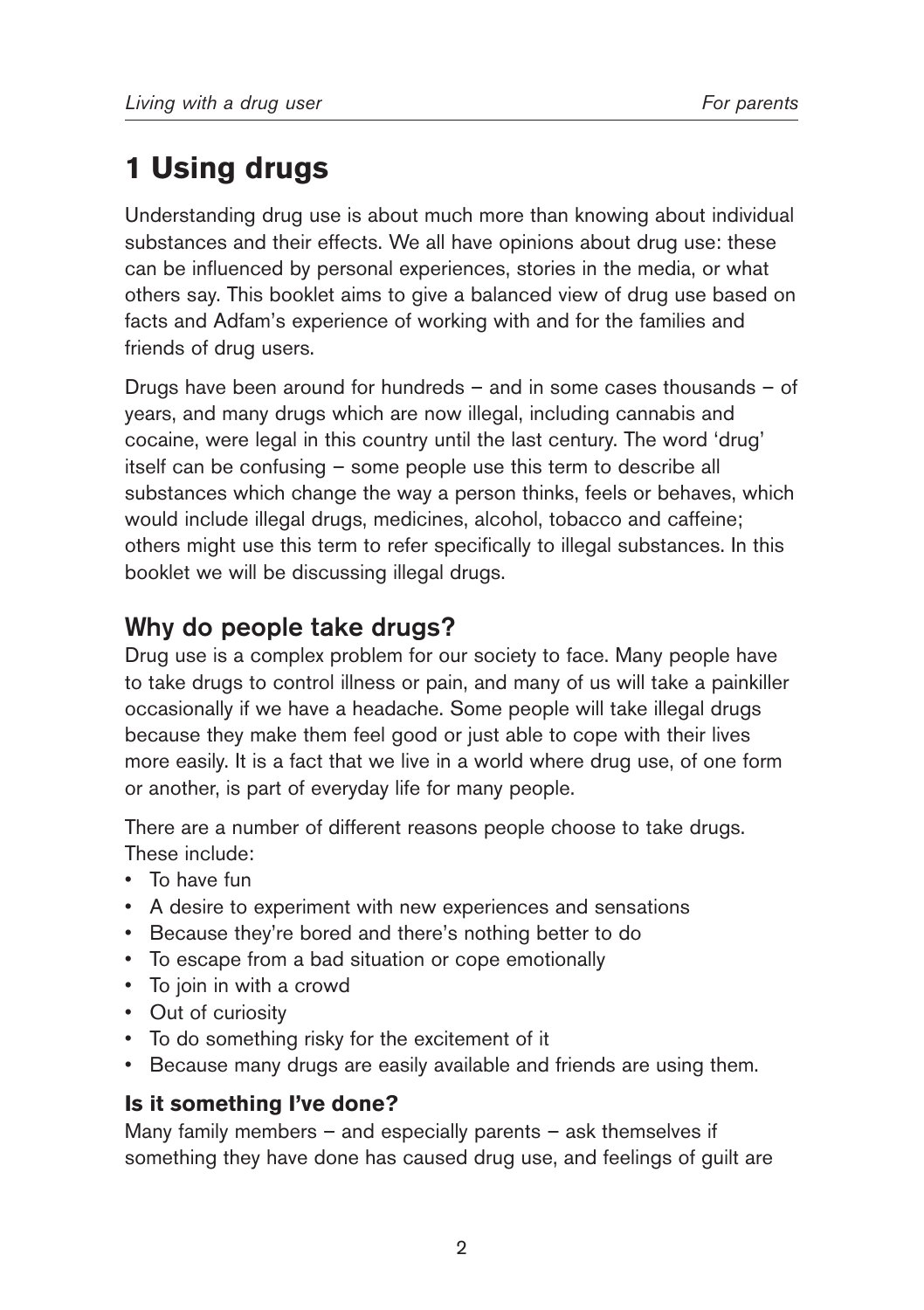extremely common. Many regret past actions or reactions. However, it is vital to remember that the user is responsible for the choices that they make and for their behaviour, including whether they use drugs. Only they can decide to use drugs, and only they can make the decision to stop.

However, you are responsible for your own behaviour in the same way. This booklet should help give you some ideas on how to be strong, helpful, resolute or supportive as and when required, and find ways to improve your relationship with your child.

## **Different levels of drug use**

There are several levels of drug taking – but it is not always easy to distinguish between them.

#### *Experimenting*

Most people, usually when they are teenagers or young adults, experiment with substances such as tobacco and alcohol. A significant number go further and experiment with drugs such as cannabis. Such behaviour is typical of young people both experimenting with the adult world and rebelling against authority. There is a risk with experimentation, although most young people come to little harm and are often more aware of the need to keep safe than parents give them credit for.

#### *Recreational and coping*

Of those who experiment, some will use drugs on a regular basis – which increases the risks. However, at this level, drug use does not usually have a significant impact upon other aspects of life such as work, studies, or relationships with others.

'Recreational' drug use can become a habitual method someone uses to help them cope, have fun or relax. This applies to many substances – from a cup of coffee to wake us up in the morning; to a glass of wine to relax; a cigarette when feeling stressed; or taking ecstasy or speed to feel sociable and keep going whilst enjoying a night out.

## *Dependency*

A few of those who use drugs regularly will go on to develop signs of dependency, or become addicted. The person in this situation uses substances to cope or feel normal every day. It usually creeps up on someone without them noticing it has happened; in fact when initially challenged, many dependent drug users often still think that they are using recreationally. People don't usually set out to become dependent on drugs,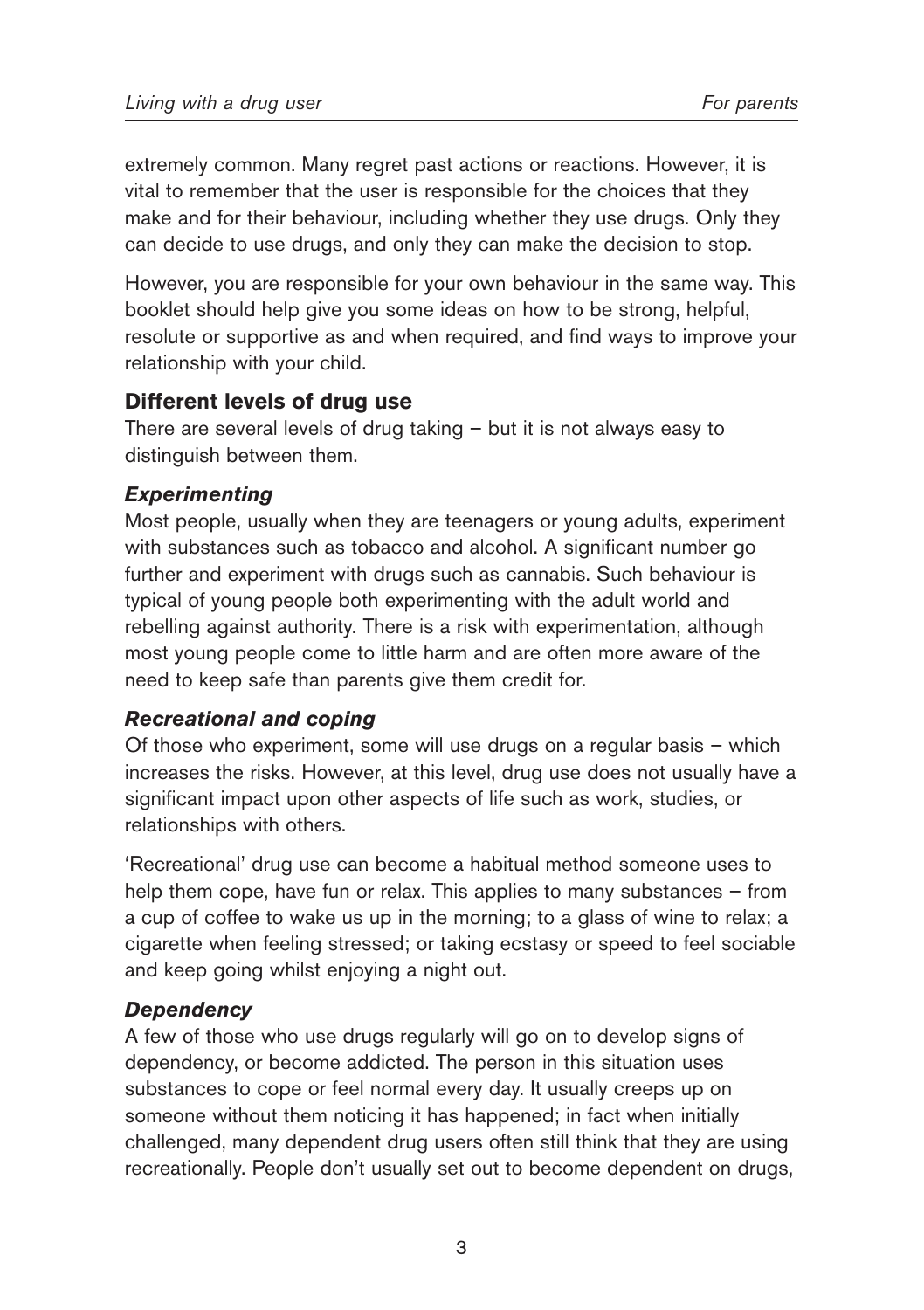no matter how risky a particular drug is or how frequently other people become addicted to it.

Dependency has many adverse consequences on lives, such as an impact on relationships with other people and health problems. People who become dependent on drugs can find that their whole lifestyle, and the people they associate with, typically revolves around drug use and getting money to buy drugs.

## **How do you know if someone is taking drugs?**

Most of the parents who contact Adfam feel that they don't know very much about drugs. Even parents who have taken drugs in the past worry that their child might not stay safe or move on the way they did. Many parents worry that their teenager's changes in appearance, mood or behaviour towards them might indicate that they're taking something.

It's understandable that when your child is secretive or wanting privacy, you might think they're doing something they shouldn't, especially if they've shared everything with you in the past. It's not a rejection of you - even if it feels that way. It's often simply the way they choose to have a life that is becoming separate from you and of trying out what it's like to be an adult. When this happens many parents may assume it's because they have something to hide.

Remember that many of the signs of drug use are similar to normal adolescent behaviour: young people's personalities and interests change as they reach their teens. Don't you remember losing interest in sports activities or other things which you'd been really keen on in your own teens? These changes are normal and aren't necessarily a sign that your child is taking drugs.

Be reassured – many possible signs of drug taking are just like the normal signs of growing up. So try not to be overly suspicious! However, some signs could include:

- Sudden or regular changes of mood
- Unusual aggression
- Loss of appetite
- Gradual loss of interest in school, work, friends etc.
- Unusual drowsiness or tiredness
- Lying and secretive behaviour
- Having a 'drunken' appearance
- Money being spent with no visible evidence of what it's being spent on.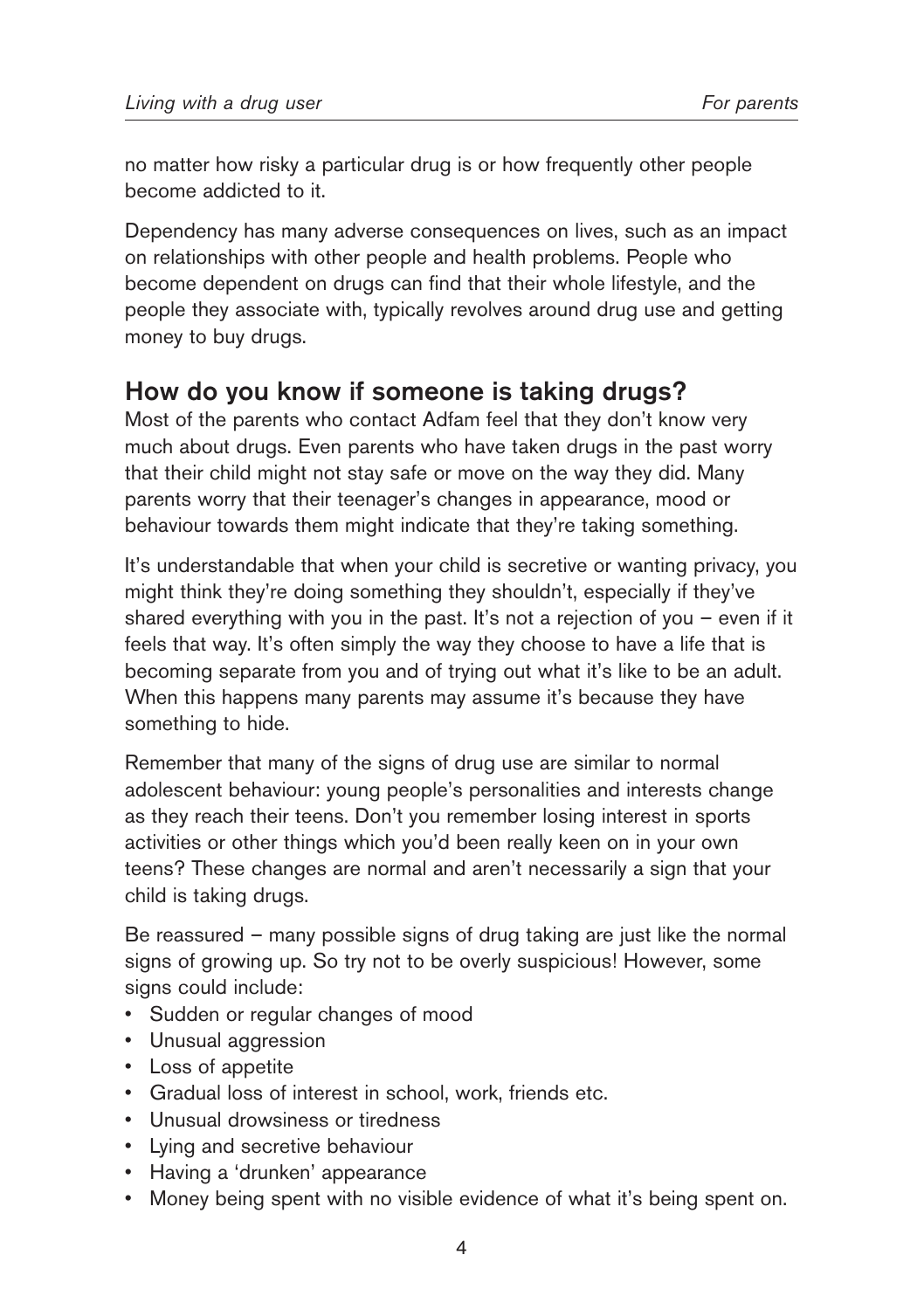## **Evidence of drugs and drug paraphernalia**

The previous examples can all be associated with normal behaviours, especially in adolescents. However there are some more definite signs of drug use associated with the equipment people use to take them, including:

- Small, clear sealable bags like those for holding buttons or safety pins – which are used to store drugs. They might contain powders, tablets/pills or a plant-like substance
- Cigarettes with the tobacco emptied out, leaving just the filter
- Small, rolled pieces of cardboard these are used as makeshift filters in cannabis cigarettes
- Improvised pipes, plastic bottles, tubes and cans that have been tampered with e.g. holes punched in them, the bottom cut off, or foil added to the top
- Rolled up banknotes, razor blades and credit cards for cutting up powder drugs, sometimes on mirrors
- Rectangular, folded 'wraps' of card used to store powders
- Silver foil, syringes and burnt spoons these can be used to prepare heroin.

## **Purity**

Having legally produced drugs (medicines) prescribed by a doctor or buying them from a chemist helps to reduce the risks associated with them: they have gone through clinical trials and are given to people who have a medical need for them, though they can still be dangerous if used inappropriately. Illegal drugs are not covered by controlled production, which checks for contaminates and purity levels, so using illegal drugs increases risk. Illegal drugs are often 'cut' with other substances (for example caffeine or paracetamol) to bulk them out and increase profit margins for dealers, but many scare stories in the media about drugs being mixed with substances like rat poison are exaggerations.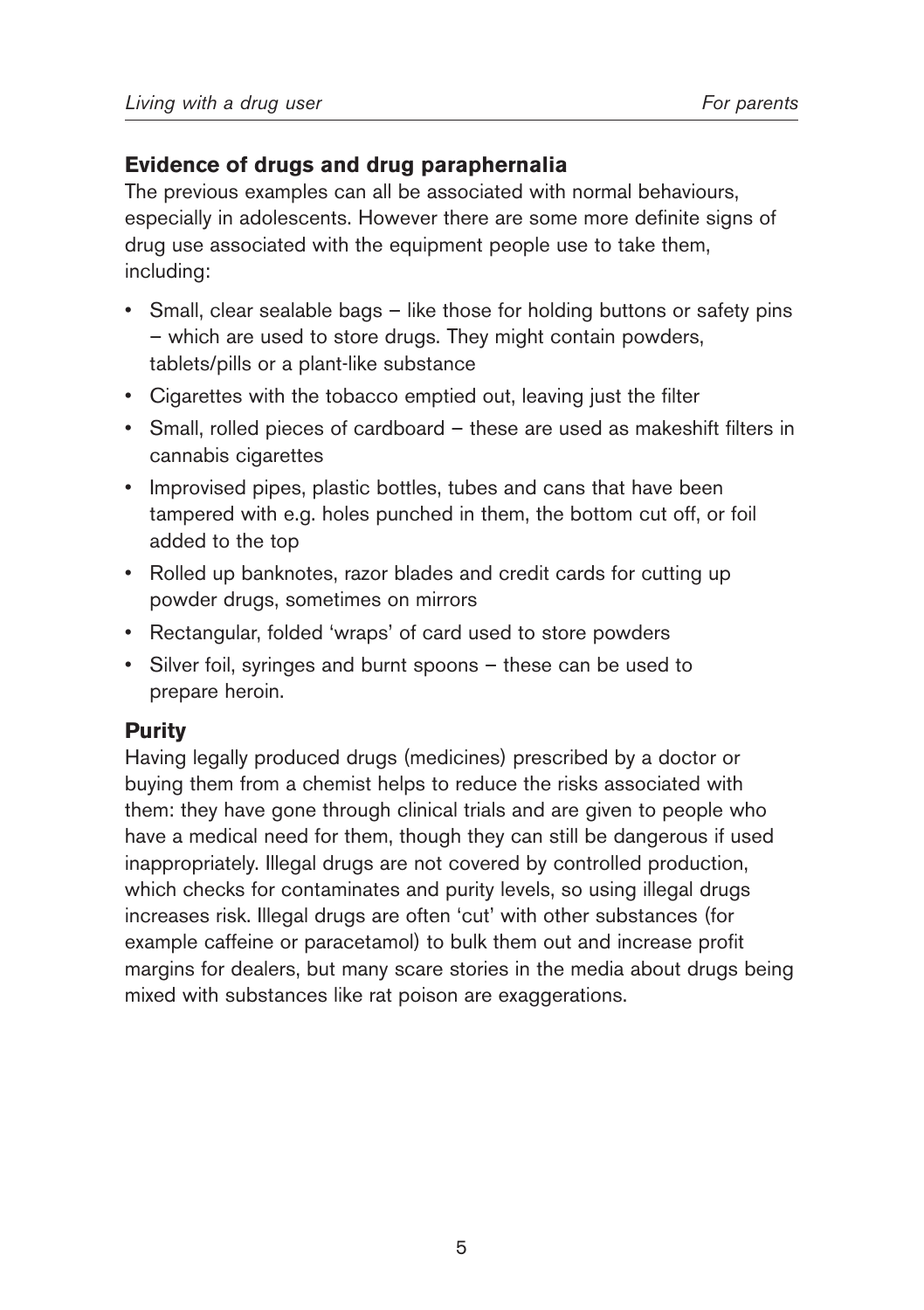## **Being realistic about the world we live in**

Most of us hope that young people will avoid taking drugs altogether, but drugs are now widely available everywhere in towns, cities and the countryside. Most of the press coverage about drugs is sensationalised and focuses on the worst possible situations. They often don't give all the facts.

As with legal drugs such as alcohol, people can use some illegal drugs without coming to harm.

It's understandable that we all want to prevent our children from coming to harm and that we should try to protect them, but it's important to realise that we can never keep them away from danger altogether. In the case of drugs, it can be more helpful to think about how we can help our children protect themselves; and, if they are getting into difficulty with drug use, how we can get help for them and ourselves.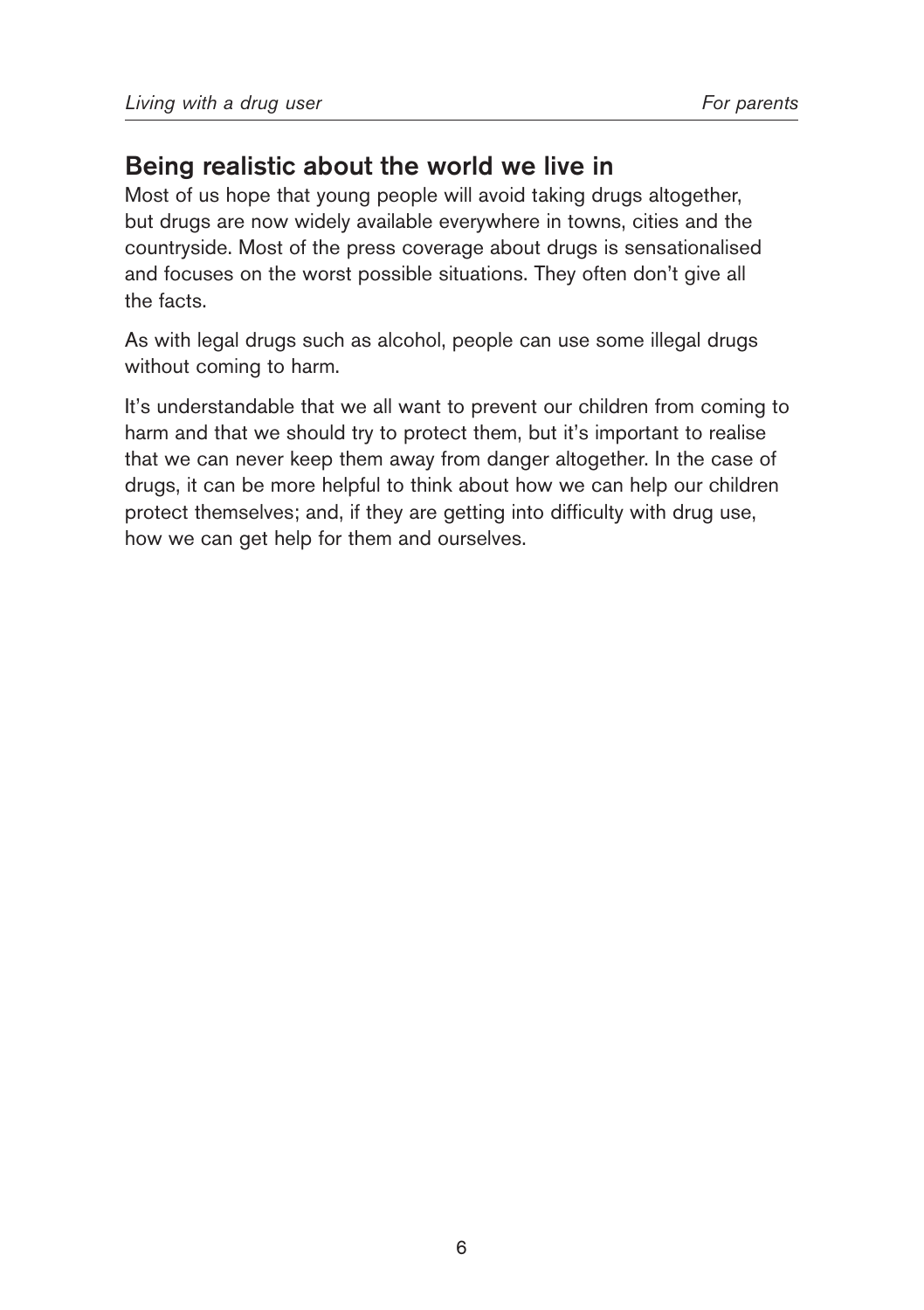# **2 Talking drugs**

Many of the challenges voiced by parents who want to talk to their children about drugs stem from the breakdown of communication channels between their child and themselves. It is important to look at how to keep the talking going, so that when faced with worrying signs of possible drug use, there are opportunities to break through the barriers and find out more about what's happening by listening and talking to your child.

## **Talking to your teenager and young adult**

As our children start to grow up, communication can become tricky. In their drive for independence young people can push you away, which can be very painful. As parents, this sudden change in our relationship with our children can be confusing and some parents talk about these changes as being similar to loss or bereavement.

Parents are losing their nurturing role and feel they are on the outside looking in, with little or no influence on their children's lives. But remember that children often want to learn and talk about what they are facing as they grow into adults, and their anger, rudeness or silence hides uncertainty and fear of the independence that they are trying to embrace. It is useful to think about what you were like as a teenager and remember that the transition period between childhood and adulthood can happen at different ages and can be a difficult time for many. Try not to be too hard on yourself or your child.

*Mary said of her son, David: " When things did all come out in the open, David said that he'd lied because he didn't want to get into trouble and also because he was raging at me*

*for wanting to know 'his business'. He didn't understand that I was worried about the drugs. He just felt that I wanted to feel in control of his every move. "*

## **Talking with teenagers – what helps**

- Try to keep things in perspective. Decide what is important and what is less important and expect to be challenged
- Your relationship with your child is changing. They are becoming young adults. Try to speak to them as young adults rather than 'children'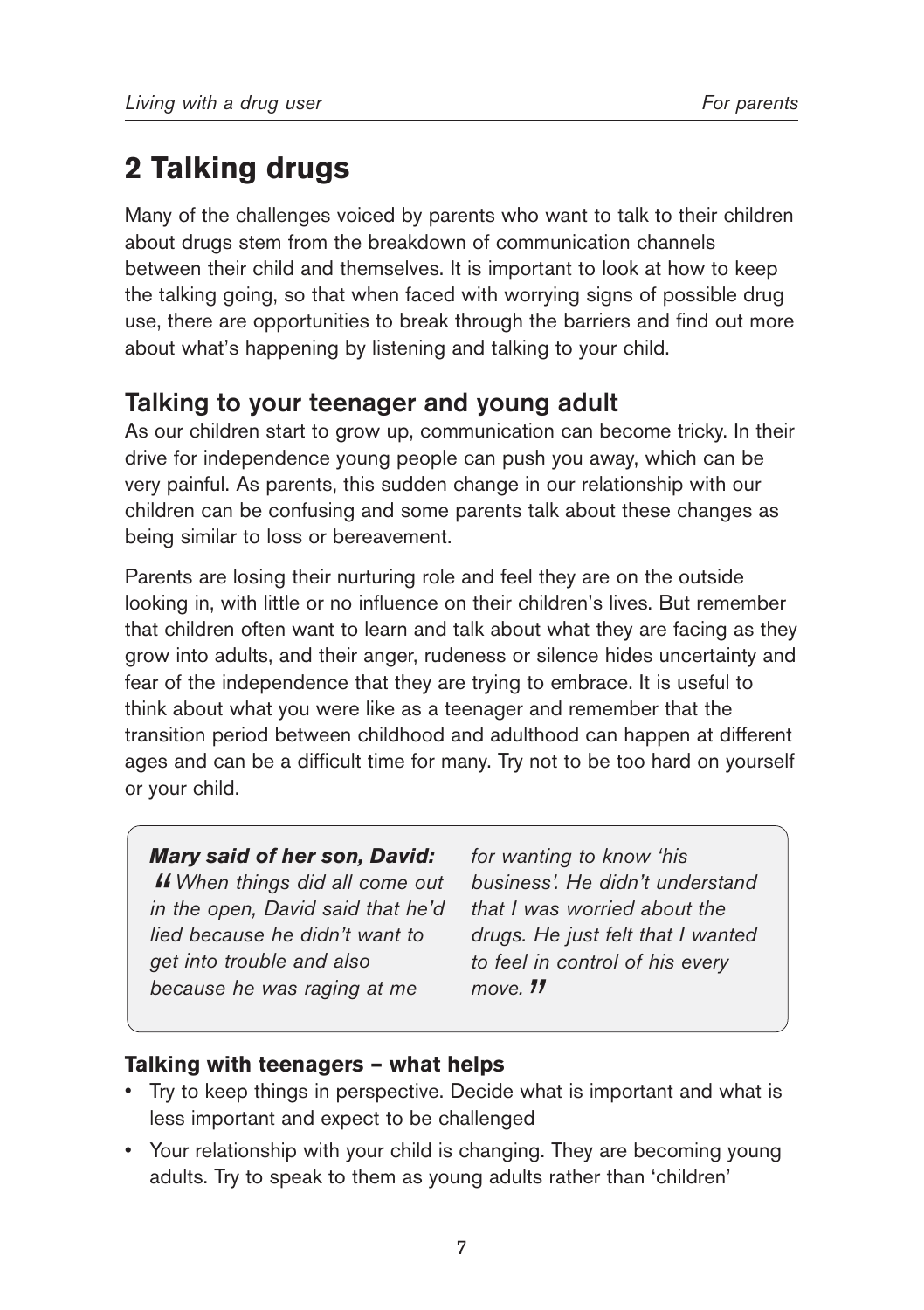- Try to listen to your children's views. Be prepared to give your children the chance to talk without interrupting them
- Communicate your feelings about their views in a way which doesn't judge or criticise them
- Try not to overreact if they use bad language or call you names. This is most likely because they are trying to distract you from a particular issue or are frustrated with the direction of the conversation. Ask them not to use such language and try to return to the original discussion calmly
- If they ask for your advice, try to help them decide what to do for themselves by asking them questions about what they think their options are
- Try to give your children positive feedback wherever possible by praising their achievements. This helps to increase their self-esteem and confidence
- To give negative feedback, try using "I" statements e.g. "I feel worried when you don't come back" instead of "you're so irresponsible not coming home when you say you will and not letting me know where you are"
- Teenagers need freedom so they can learn to take responsibility for themselves, but they still need boundaries which show them that you care.

#### *Kevin said of his son, Ryan:*

*" Things were really impossible between us. He was out with his mates all the time and would come home tired and irritable. His manner had really been getting to me and it seemed like every time we spoke we just ended up screaming and shouting. I realised that at some level I was disappointed in my son. When I looked at how conversations with him would go, I realised that I was*

*completely focused on what he was doing wrong and that it had been a very long time since I had said anything positive to him. Ryan was upset enough with himself that he hadn't done as well as he could at school and my going on about the drugs as well must just have made him feel worse. We certainly never got to the stage of being able to talk about how he could sort himself out. "*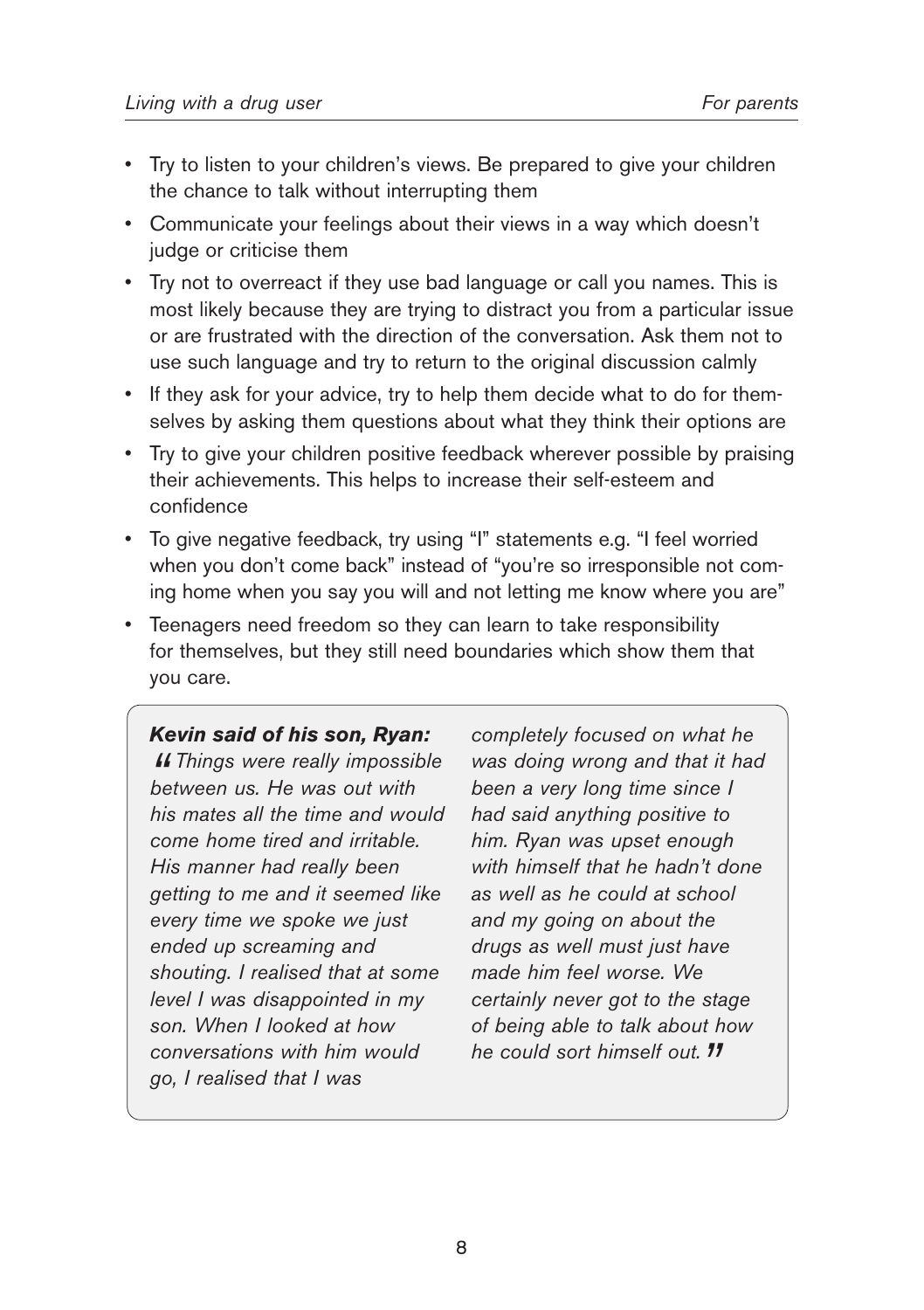## **Talking about drugs**

The first base is to ensure your children are informed about drugs and their potential dangers and that they understand that you can talk to them about this. Despite drugs education in schools, some young people may end up getting misleading or wrong information elsewhere – including from their friends. Moreover, if your children have any worries about drugs or they are using them, the fact that they are not a taboo subject will make it much more likely that they will confide in you or seek your support if they need it.

## **Information on drugs**

This booklet concentrates on practical and emotional support for families, rather than listing different drugs and their effects. This information is easy to obtain from Adfam and elsewhere, for example:

*'Do your children know more than you?'* drugs information leaflet, available from Adfam

Website and printed resources from www.talktofrank.com

## **What to consider and what helps**

- Horror stories about drug use are rarely helpful. To someone who has used drugs and enjoyed them, or who knows someone who has done so without coming to any harm, these stories will not ring true. If you tell your child that taking ecstasy will kill them and they know of someone who's taken it and is still alive, they aren't going to believe what you're saying or they may just think it won't happen to them.
- Be prepared to talk about the possible benefits of drug use as well as the risks. It won't be helpful just telling someone that drugs are bad for us, even when we know the risks. If we expect young people to make sensible choices about their actions, we need to be prepared to help them to look at both the pros and cons of such behaviour. This is where being able to talk about your own experiences openly and calmly could be especially useful.
- You may feel that your child is 'in with the wrong crowd' when it comes to drug taking. Rather than trying to steer your child away from such friendships, it could be more constructive to be honest about your fears and concerns. Perhaps you can encourage them by suggesting other activities for them and their friends to get involved in.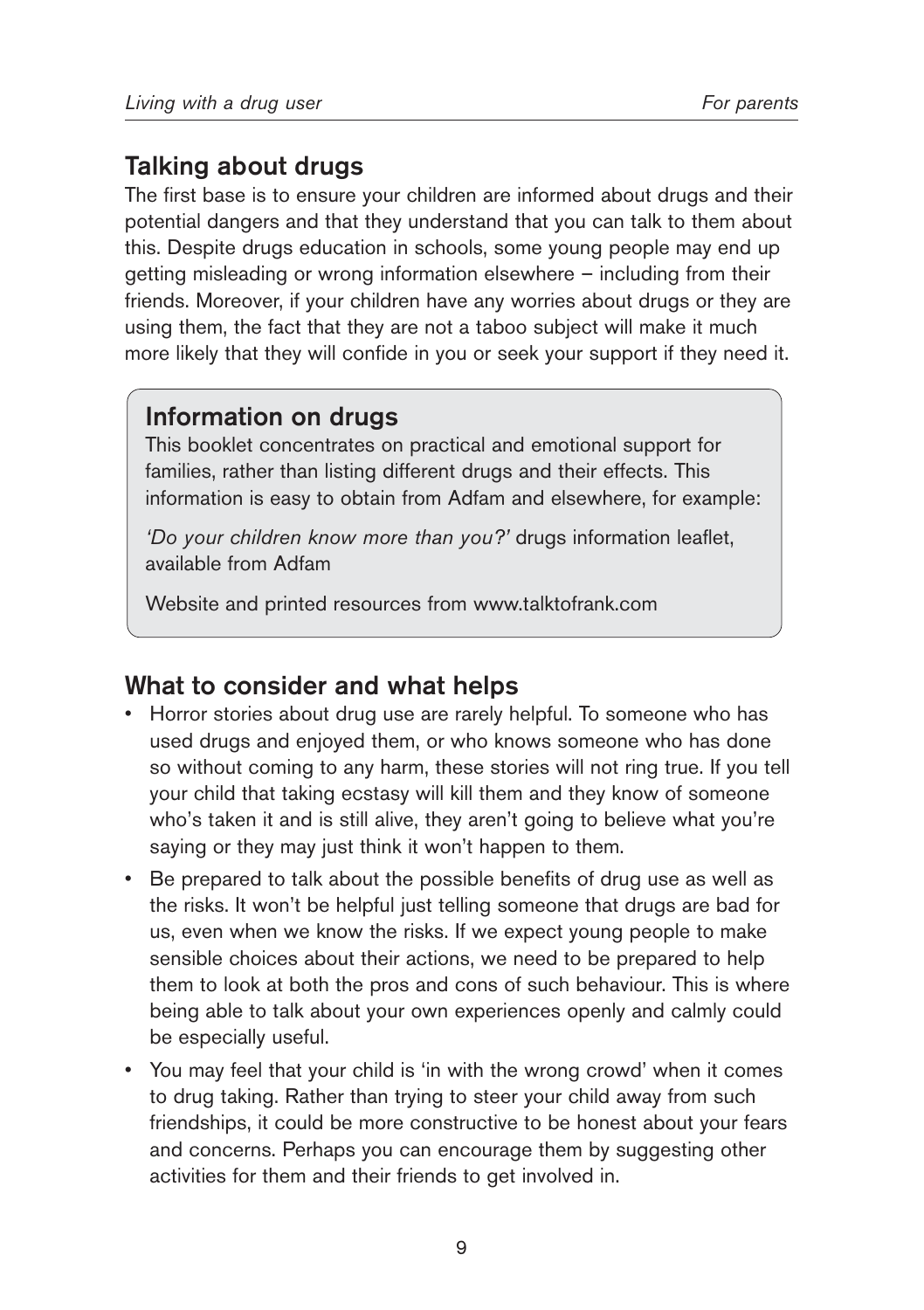- Be ready to explain your views e.g. do you see the use of cigarettes or alcohol in the same way as you see the use of other drugs? What about the use of drugs such as cannabis, ecstasy and heroin? What are these differences based on?
- Think about your own behaviour and examples you set for your children. Despite being aware of the potential dangers of alcohol it doesn't stop most of us having a drink, and sometimes overdoing it. Many young people learn from example, so you need to be prepared to talk about your own behaviour and discuss what you do to make sure it doesn't get out of hand.
- If you have taken illegal drugs, you could tell your children about your experiences, how you avoided dangers and if it led to problems, why and how you stopped. You could also talk about the risks you took and how you feel about this now; was it worth it? This could help to encourage a more open and in-depth discussion between you.
- If you or adult friends of yours currently use illegal drugs, it's extremely important to think about how you will handle this with your children. Even if you are discreet about your use, there are potential negative consequences involved in breaking the law and unexpected health problems that it is important for you to discuss with your children.
- If you are worried that your own drug use is affecting your ability to look after your children, don't avoid getting help, because asking for help rather than waiting until things get out of control will be seen as positive, not negative, action by those you ask for help. Drug treatment facilities are available in all areas of the country (see www.talktofrank.com for a directory of treatment services).

## *A family support worker says of Louise, a concerned parent:*

*" She'd tried to talk to her daughter about her cannabis smoking and she'd responded by saying* 'Well you smoke and that's dangerous, so why shouldn't I smoke cannabis?'

*Louise felt at a loss and didn't know how to respond. At a support group, Louise was able to talk through her feelings about the differences in her behaviour and her daughter's and to think about how she could approach the issue with her daughter. "*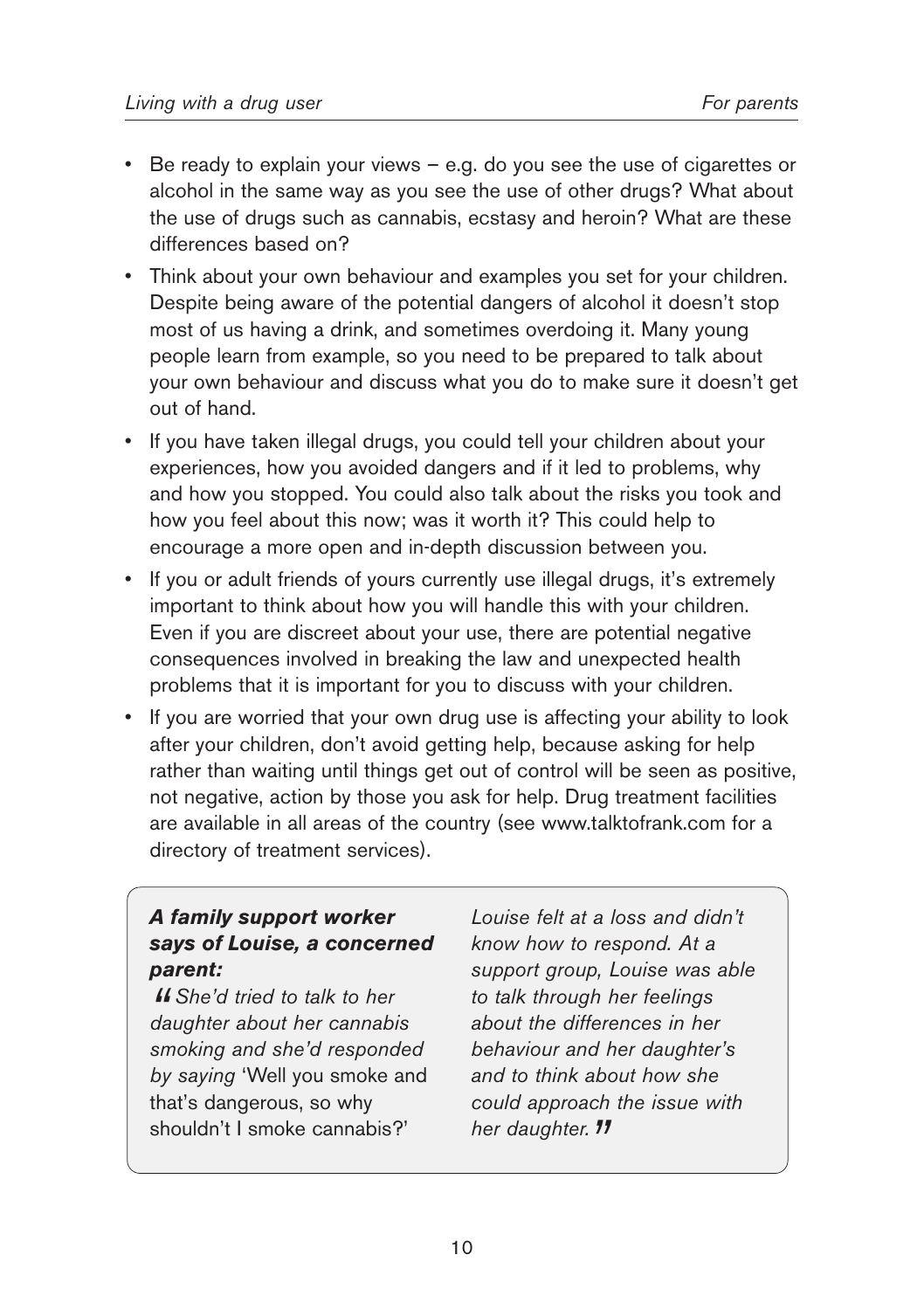## **Talking consequences**

This section gives you the tools and knowledge to talk about what could happen if your child carries on taking drugs. This can make a powerful case.

#### *Mark's dad was very worried that Mark was in danger of dropping out of university:*

*" Mark didn't do as well as he'd hoped in his 'A' Levels and he had to go for his third choice of university. I know he wasn't really happy with the subject he was studying and things soon started to go wrong. He got in with a crowd that were always out partying or staying up all night. He really started to look unwell. He stopped coming home for weekends and we hardly saw him. He kept ringing up and asking for more money. My daughter finally told me he was taking drugs and I hit the roof. He told me to mind my own business and we didn't see him for ages.* 

*I started attending a support group, and I was asked why I thought he was taking drugs. At first, I was very angry, I didn't really care why – I just wanted him to stop. My wife was always telling me that she thought Mark wasn't very happy and we argued a lot because I thought she was being soft on him. But one day I decided I'd ask him why. At first he kept saying there wasn't a reason, that he was just enjoying himself. Then we received a letter from his university saying they were worried about his non-attendance. For once I didn't mention the drugs – I just asked him why he wasn't going to lessons and it all came out.* 

*He was finding the course very hard and he just wasn't interested in the subject. He mentioned the drugs himself then and said that, at first, he'd tried them to see what all the fuss was about. He'd taken them occasionally for a while but that then he somehow got into the habit of taking something every weekend and he'd got behind with his course work. I was so hell-bent on getting him to university that I couldn't see how unhappy he was. Getting drunk and taking drugs became the only things he was looking forward to and he just kept taking drugs to make himself feel better. It was such a relief that we were finally able to talk with each other more openly. He'd been too scared to tell me and couldn't see a way out of the situation. He's come home now and is taking a year out to think about what he really wants to do, and he seems to be in much better form. He says he's not taking drugs right*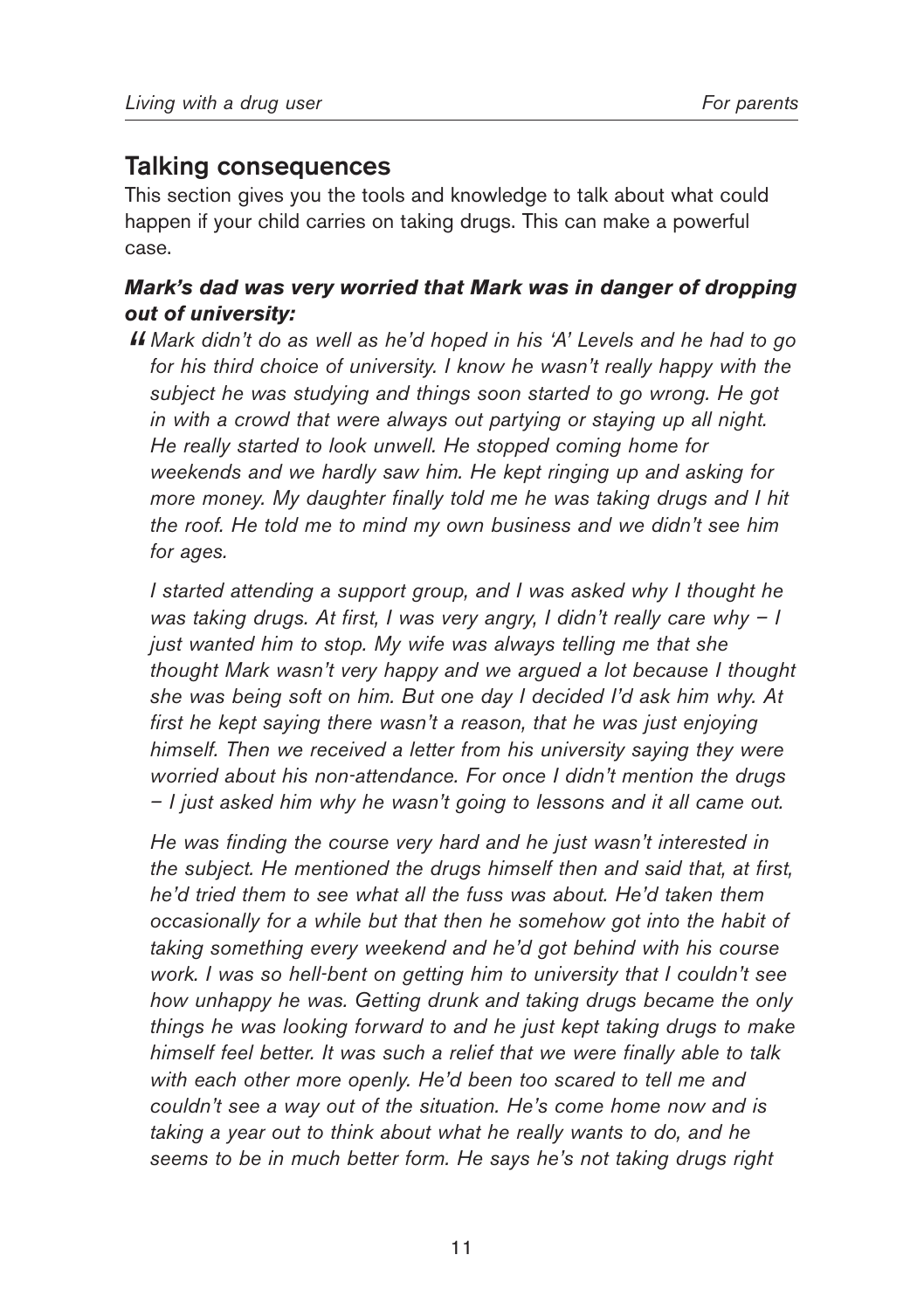*now. We've talked several times about what he's going to do and he's accepted that he will have to find a way of earning his keep for the time being. At least he's not taking something to cheer himself up now. "*

## **The Law**

- People may get into trouble with the law through taking drugs. However, young people may not be fully aware of the consequences of receiving a caution or a fine for possession of drugs – such as being banned from travelling to the USA or it being raised later when they apply for a job.
- You'll need to make it very clear what your actions will be if they choose to break the rules. It's very important that you follow through with these actions otherwise your children might come to think that you don't really mean what you say. It may be alright to pay a fine for them if you're convinced that they understand you're giving them a second chance, but that you won't always sweep up after them – otherwise they might just continue to get into trouble and expect you to get them out of it.
- Young people also need to be aware that buying drugs to share with their friends or buying drugs for their friends is considered 'dealing' in the eyes of the law, even where no money is involved. If they are caught in these circumstances, they could be charged with 'possession with intent to supply', which carries harsher sentences than if a person is caught in possession with an amount deemed to be for personal use. There have been instances of people receiving prison sentences for possession of as little as 13 ecstasy tablets. It is therefore important to make young people aware of this.

## **Health**

- Talk about the short and long term risks to health associated with drug use. From a young person's point of view, there may appear to be very few negative consequences of using illegal drugs in the short term. It's therefore important not to simply focus on the possible immediate dangers involved in drug use, but to mention some of the consequences of using in the longer term. School-based drug education courses and leaflets from Frank (www.talktofrank.com) will give you examples to discuss with your child.
- Emphasise the link between drugs and mental health. Some people who have used drugs, particularly in their younger years, have developed health problems such as depression or psychosis.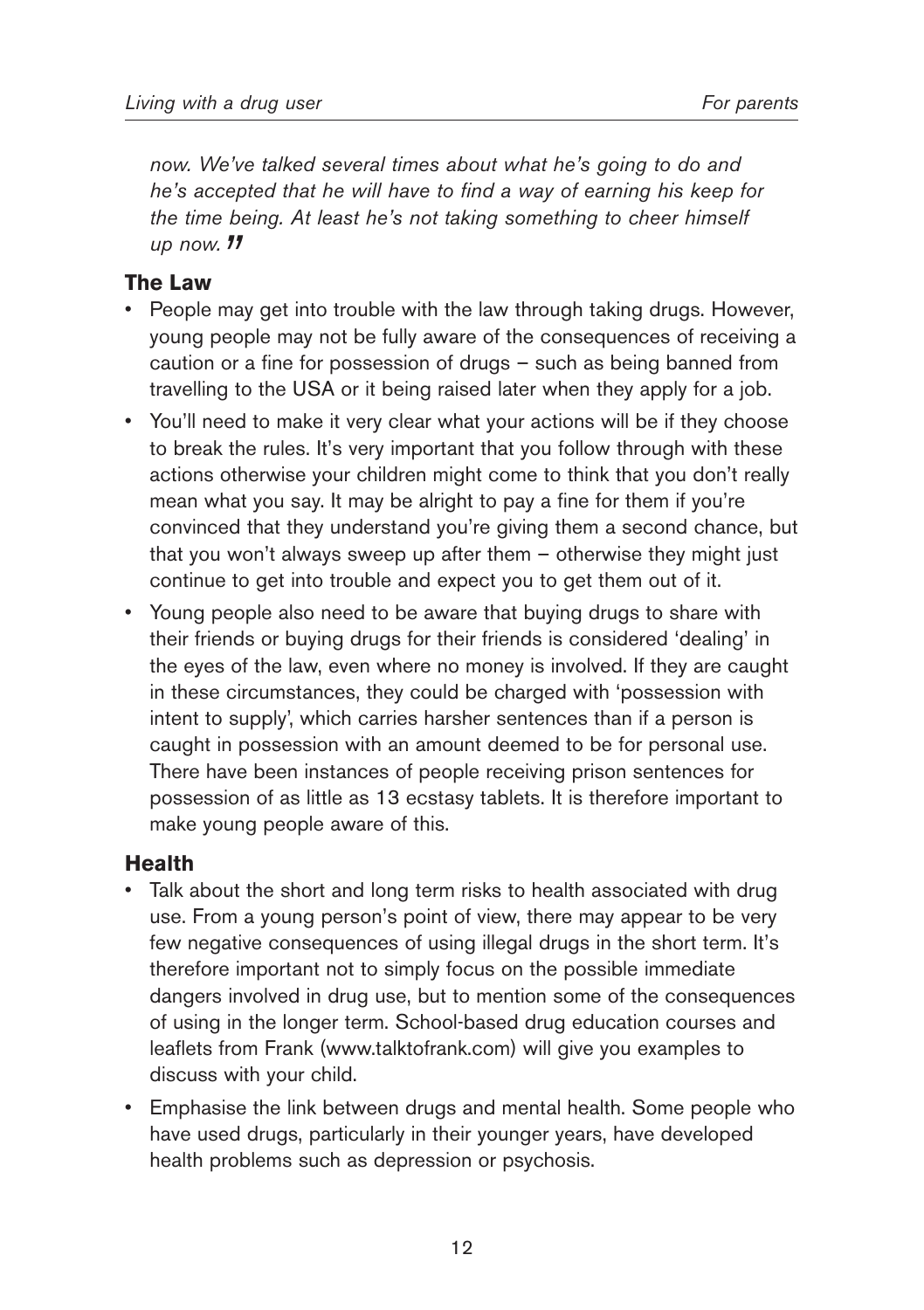• For people who are not generally very content in their lives, drugs may offer them periods of elation and happiness. But in the longer term, they may find it even more difficult to feel content without the assistance of drugs, which could cause them to become dependent on their use.

#### **School, college and work**

- People who take drugs can also get into trouble in other ways. Many schools have policies of expulsion if someone is found in possession of drugs.
- Some colleges have attendance rates which students must conform to or assignments which must be completed, both of which may be difficult for your child to achieve if they use drugs regularly.
- Some companies now have a policy of random drug testing for all employees; this is also true of the armed forces. Those who use cannabis are particularly at risk of having a positive drug test in these instances because cannabis can stay in the body for some time.
- Having a criminal record or being unreliable or unpunctual can limit a person's chances of getting or keeping a job.
- If your child isn't employed or isn't attending school or college, they'll have a lot of time on their hands. Being unoccupied might lead your child into more drug taking as a way of passing the time as much as anything else.
- Even amateur sports men and women can have to sign a contract agreeing to abstain from drugs and accepting random drug testing. Even a little drug use can be found out and can ruin someone's hopes of a sporting lifestyle.

#### *Safia went to a support group about her son:*

*"Imran left school the first chance he got and took to smoking cannabis all the time. When I tried to talk to him about getting a job he just said that he didn't fancy working in a supermarket. Those were the only sorts of jobs available round here. At first I felt sorry for him but then I got mad and we had a big argument. He just expected me to give him money when he wanted it and I knew he was spending it all on drugs. I realised that I was going to have to put my foot down. It was very hard – he just expected me to continue providing for him. I said I'd continue to give him his bed and board but that he had to find a way of earning his own living. We didn't speak for weeks but one day he came in and said that he'd really like to learn to drive a motorbike because*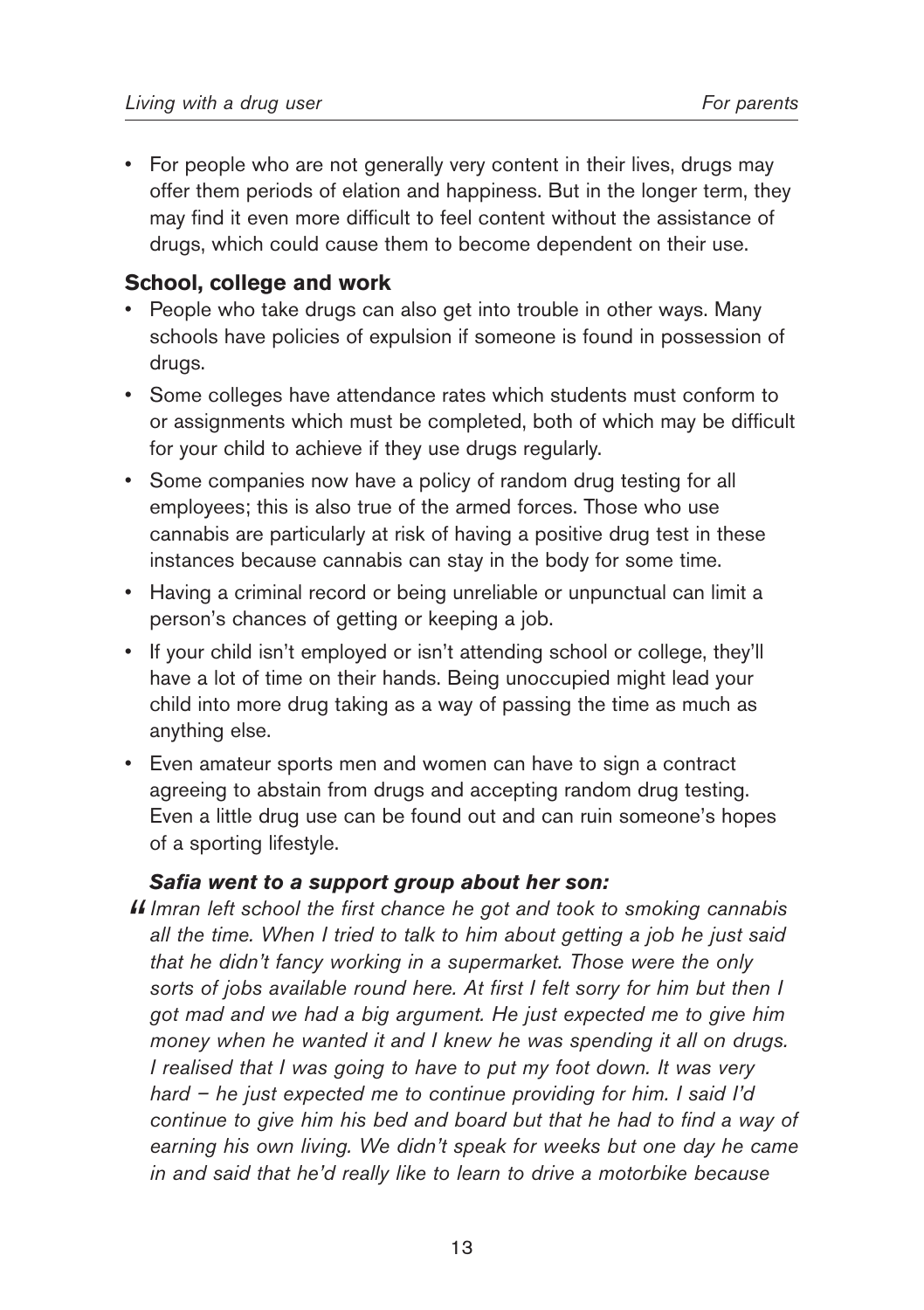*then he could become a courier. I agreed to pay him for doing some jobs around the house and he finally saw the point in getting a job stacking shelves to get some money together for the driving lessons. I still worry about him taking drugs but he's not doing it so often now and at least I know he's trying to do something with his life now too. The drugs used to be the only things he was interested in. "*

## **The future**

- If your child doesn't seem to care about school or work, talking to them about consequences may not make a difference. However, talking to them about their dreams for the future and the kind of life they want to live may have a bigger impact. Getting them to think about these things may help them to have an incentive to get on with studying or keep their job.
- It's hard for all of us to juggle all the things we want and have to do in our life, but this is one of the lessons of growing up. However a person chooses to lead their life, they'll have to have some means of providing for themselves.

## **Consistent messages**

If you have a partner it's very important to discuss your approach with them, with all the above issues in mind. There's little point in trying to talk to your child about drugs in a particular way if you find out later that your partner addressed the issue very differently. Good communication is important throughout the family, so make sure you can discuss things properly. If you are a single parent or carer, make sure you've given yourself time to think, confide in a friend to get a different angle on the situation, and see the list of helplines (page 39) if you want to. Even if you are separated or divorced, if possible you can approach the topic with your ex-partner in a reasonable way, since both of you have a stake in your child's welfare.

## **What if you're not able to talk with each other?**

Sometimes parents are the last people children would want to talk to about an issue like drugs. Would they talk with someone else? Is there an older sister or brother, or someone that your child admires or has listened to in the past, that you could ask to talk with them about drugs? Before doing this, make sure you are in agreement with the other person's views about drugs and drug use – otherwise you could be giving your child conflicting messages.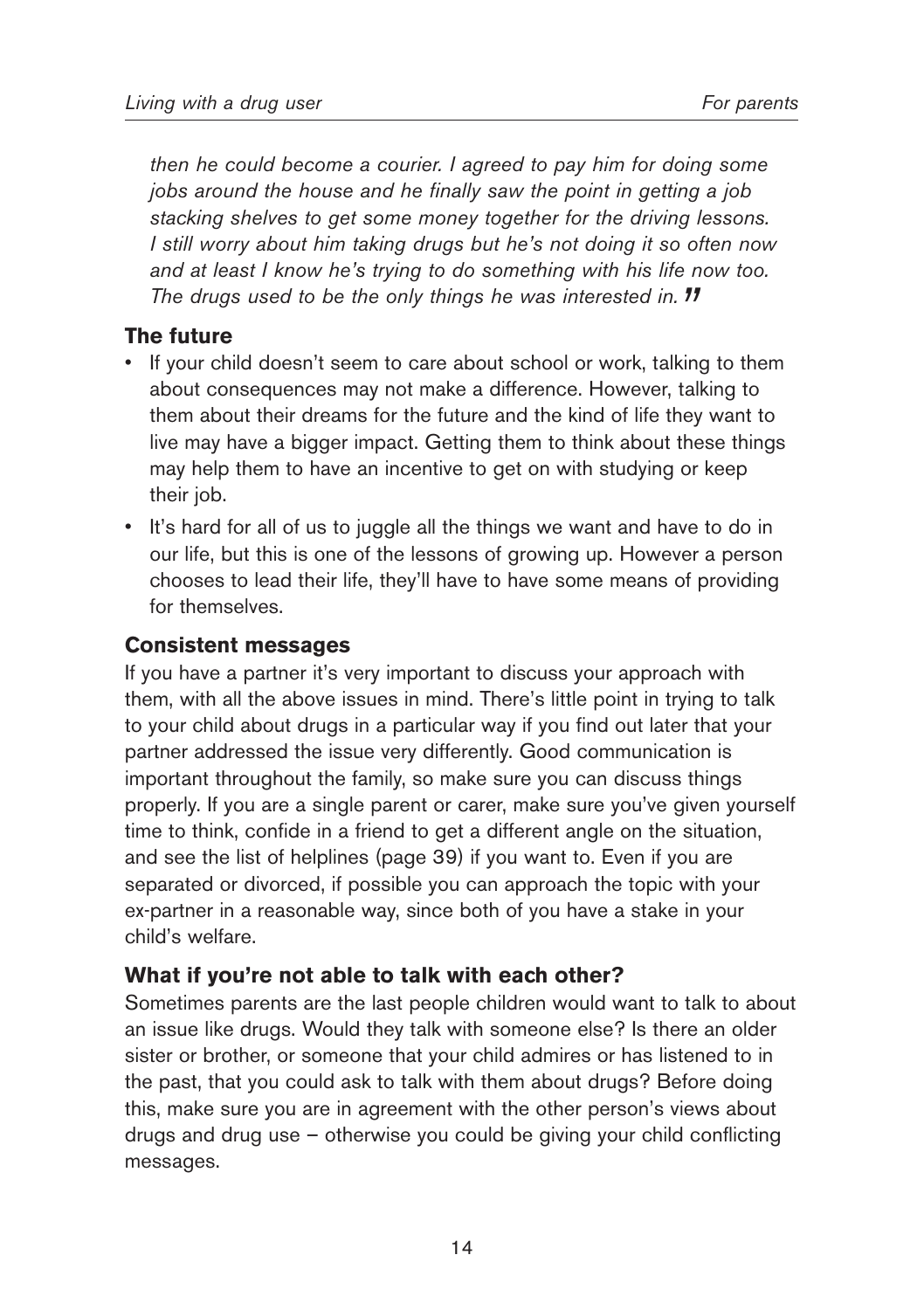# **3 Living with a drug user**

A great many people in the world lead productive lives whilst still regularly using drugs. Although it is understandable that we would prefer those we care about not to put themselves at risk, there is no formula which can be applied to make someone stop using drugs. You can express your feelings about their behaviour and you may be able to set up deterrents which encourage your child to limit their drug use. Our society has also established ways of trying to curtail the actions of people who behave antisocially, but in the end most people only give up drugs because they want to.

If your child is determined to continue taking drugs, you will need to think about how you are going to cope. It could be more helpful to put your energy into trying to make your living situation more bearable rather than wearing yourself out trying to achieve what might be impossible, at least for now.

This could involve asking for changes in how they behave towards you and others in the household, an agreement to pull their weight around the house or proof that they're getting on with sorting out other things in their lives, such as studying for exams or getting a job, in return for your continued support.

# **Setting boundaries about living at home**

If you are to continue living with each other it will be important to establish some rules about what is acceptable behaviour. However, there is no point laying down the law and just expecting rules to be followed. It will be necessary to sit down with your child and get some agreement about these rules if there is to be any chance that they will stick to them. Making compromises means everyone can agree, which can be very valuable to the living situation and to your child's development.

It is a natural part of the process of growing up for people to question the authority of parents and others in order to identify their status in the world. When they challenge authority by behaving in a way which can be risky, it is tough for parents not to insist on trying to control their behaviour, especially if you come from a culture where challenging the authority of elders is frowned upon.

However, you are not going to be there for every minute of your child's life to influence their every act, so it will be essential to help your child work out how to have some self control for themselves. It's obviously very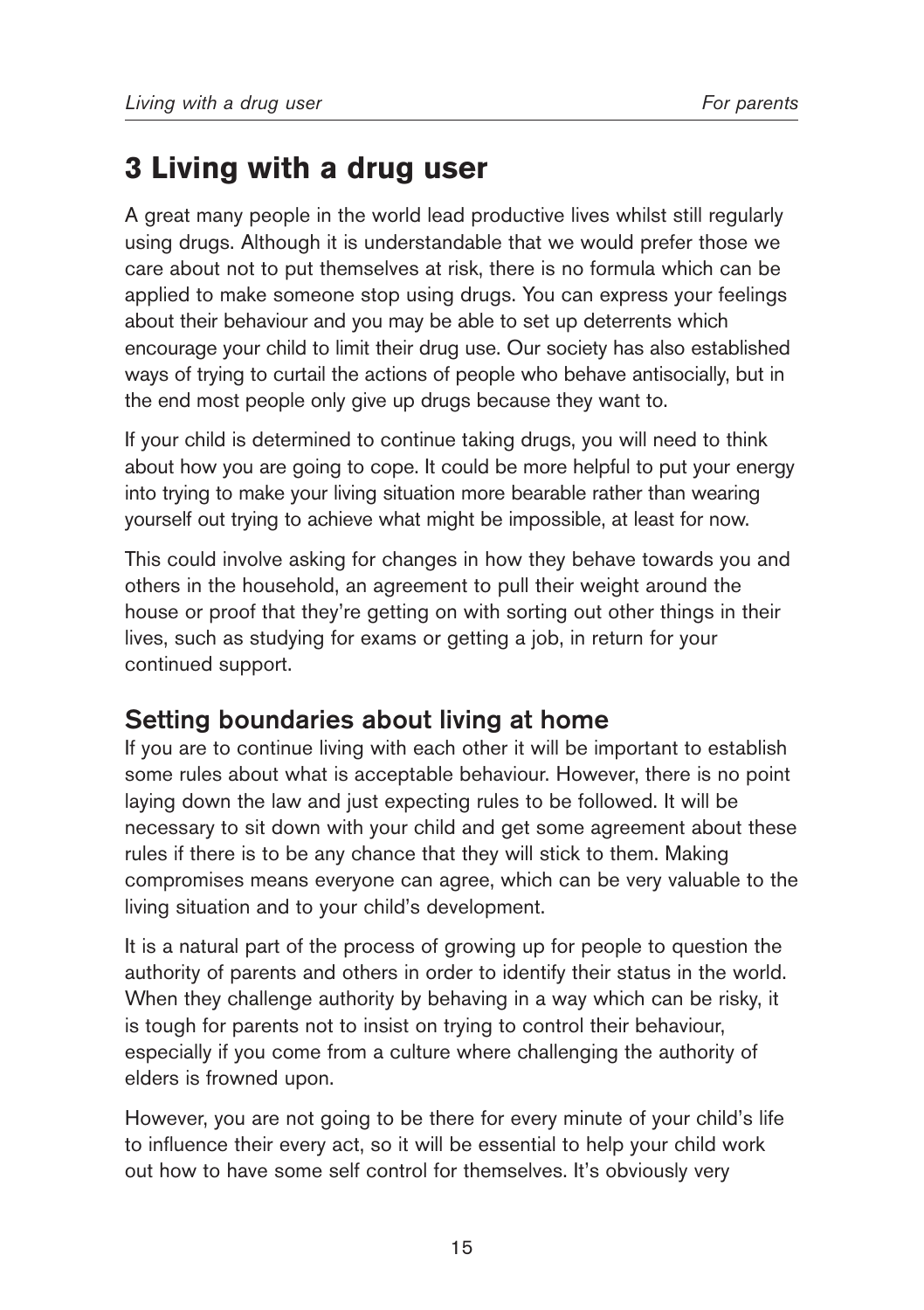frightening to think about your child behaving in a dangerous way but it will not be possible to control everything your child does, even when it's with the best of intentions. You can, however, be very clear about what is and isn't acceptable behaviour and what the consequences of behaving unacceptably will be.

We have spoken to many parents who, out of desperation, have threatened their child with having to leave home if they don't stop using drugs. However, you need to be very careful about issuing ultimatums that you will find difficult to carry out, and be sure that the consequences for your child are appropriate otherwise it can simply become a battle of wills. For example, you could say that it is unacceptable for them to smoke or take other drugs in your home and that if they do so you will stop giving them pocket money. Or, if they come home drunk, they won't be able to go out for a while.

If they continue to behave unacceptably you will need to think about what other consequences there could be, such as less practical support from you. If you are having difficulty establishing boundaries with your child it could be helpful to get some outside support or advice as early as possible. If you have access to the internet, there is some useful information on setting and keeping boundaries available from Adfam's website at www.adfam.org.uk.

Whatever you say or do, many young people will not stop using drugs. It could therefore be helpful to consider setting up an agreement with your child which could limit the extent of their drug use.

#### *Carol said of her son:*

*" Nathan used to keep telling me he could look after himself, that I wasn't to worry about him, that he was grown up now and should be able to come and go as he liked. I was like his own personal housemaid doing all his washing, making his dinner and everything, but I kept thinking that if I didn't he would get ill. Jobs are hard to get*

*around this area and I felt sorry for him being unemployed. I knew every penny he got was going on drugs. He'd come in looking so desperate. I didn't want him to leave home but I began to worry that he'd never learn to take care of himself. In the end I realised that he wasn't ever having to because I was doing it all for him. "*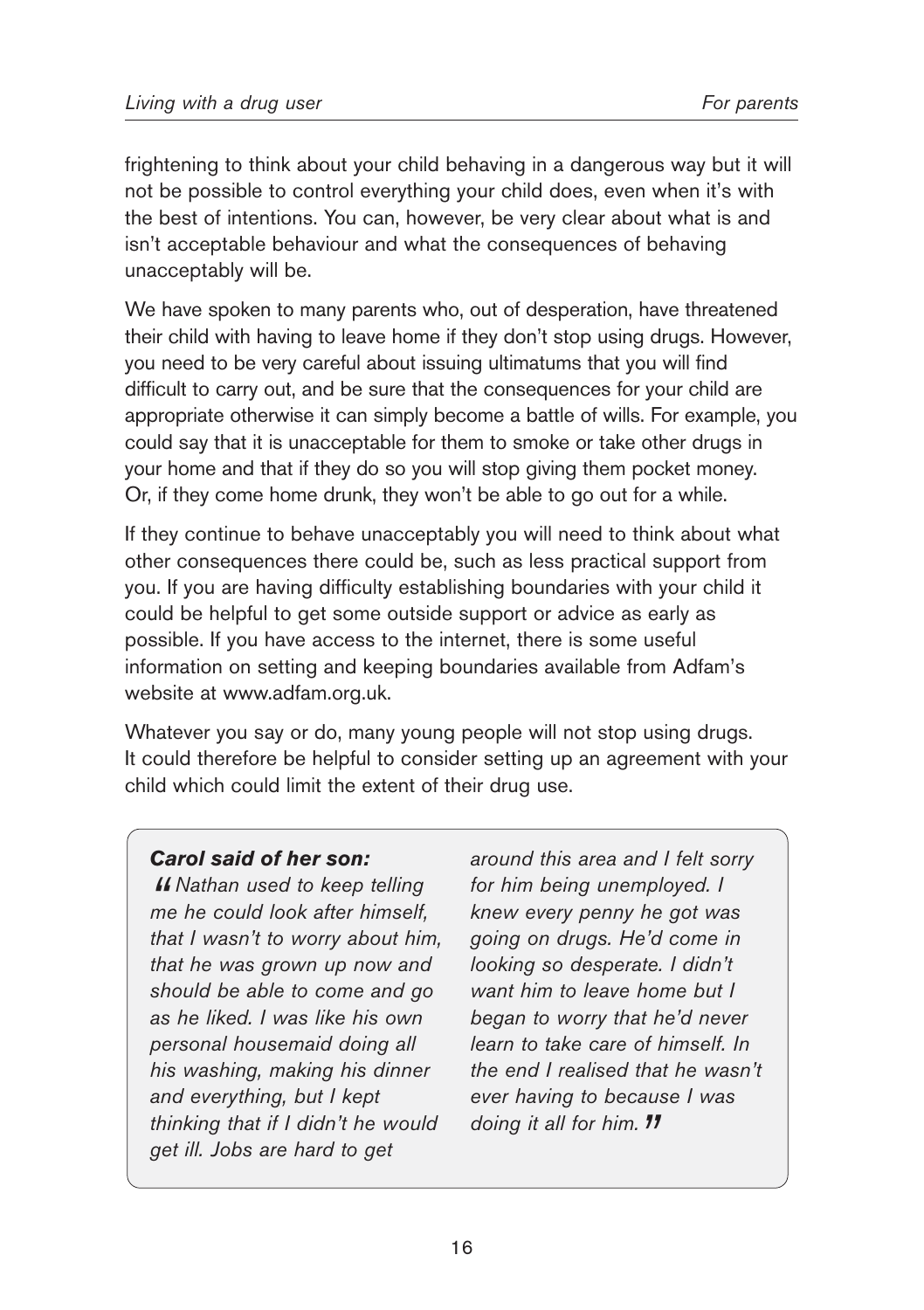#### **What could you ask of your child that would make home life more bearable for the entire household?**

- You could promise to respect your child's privacy in return for their agreement to take dirty dishes from their room back to the kitchen and to keep the house tidy
- You might be able to encourage them to restrict their drug use to the weekends if they are allowed some other freedom e.g. staying out later one night a week
- Could you ask them to have a meal with you and/or the rest of the family from time to time?
- You could insist that drugs are not brought into your home you could be at risk of prosecution if drugs are found on your premises, so this is something you have a right to protect yourself from
- You could also ask for their agreement to make some effort to get on with school work/finding work etc. in return for their bed and board or pocket money.

It may seem frustrating that you have to make bargains with your child, but there is going to have to be some compromise if any of you are to get any contentment out of your current living situation. If there no longer seems to be any room for compromise then perhaps you need to consider why you are still living together.

Asking your child to leave the family home may have to be contemplated, but only when other possibilities are exhausted. Asking them to leave before this stage may be seen as a threat that you don't follow through, or an indication that you don't care about them. For young people, living outside the family home is likely to be difficult and may lead to greater problems.

## **What you can do to help reduce the risks**

It might be hard for you to accept that your child is putting themselves at any risk by taking drugs: the only way to avoid all of these dangers is, of course, not to take drugs at all. However, the following information may help to lessen the risks your user is exposed to if they are determined to continue using.

We understand that, as a parent, it may be very difficult to give your child this information because it may feel as if you're condoning their drug use but, if your child is determined to continue using drugs, there are several courses of action aimed at minimising harm.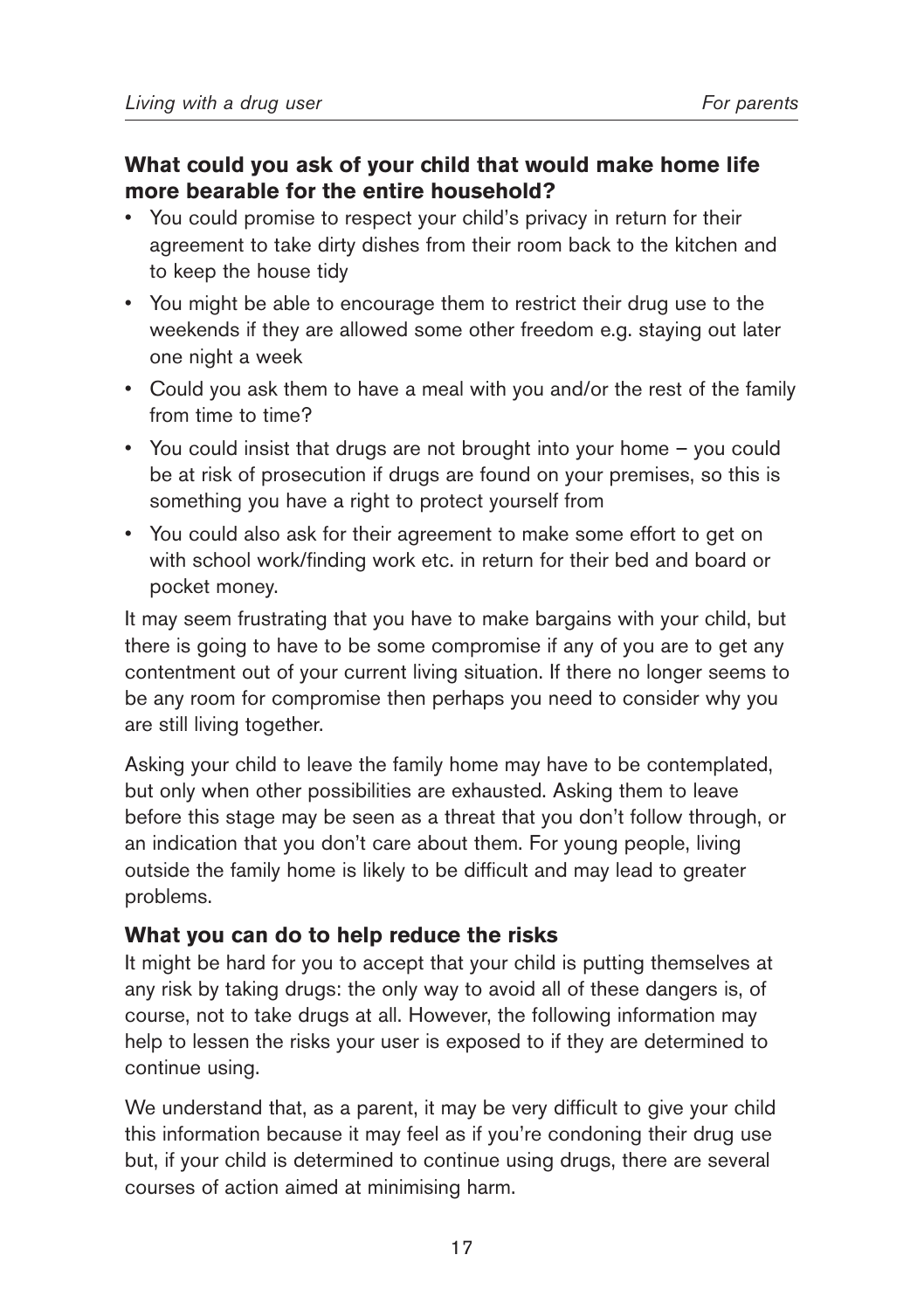Here are some suggestions:

- Encouraging your child to make sure they're not on their own if they're going to take anything, that someone is around who can look out for them – preferably someone who is not also planning to take drugs at this time
- Making sure that they are in a safe place not in disused buildings or near water
- Taking smaller amounts of a drug
- Not mixing drugs, or not taking alcohol with drugs
- Having breaks between using can help your body recover and reduce the need to take more drugs for the same effect
- Encouraging them to carry condoms so that they can practise safe sex. Drug use lowers inhibitions so they could be more likely to have sex
- Encouraging them to think very carefully about the way that they take drugs and choose the safest method. Examples include smoking rather than injecting, snorting cocaine powder rather than smoking crack, and not mixing drugs.

You could also perhaps leave a leaflet in their room if you find this discussion too difficult to have or if conversation is impossible between you for the time being.

## *John was worried about his 18 year old daughter, who was taking amphetamines:*

*" She just told me I didn't know what I was talking about when I tried to talk to her about drugs. She was right in the end – I didn't know the whole story. I always thought all drug use is wrong and it's not that I've changed my mind about that, but I've realised that not everyone who takes drugs becomes a junkie and that I*

*can't stop her doing something just because I disapprove. It's been very hard to come to terms with the fact that she takes drugs but we've made an agreement with each other that she won't take drugs during the week. At least now we're able to talk about things more honestly and she's even listened to me when I've talked about being careful. I also know that at least she's also getting on with her life – not just taking drugs all the time. "*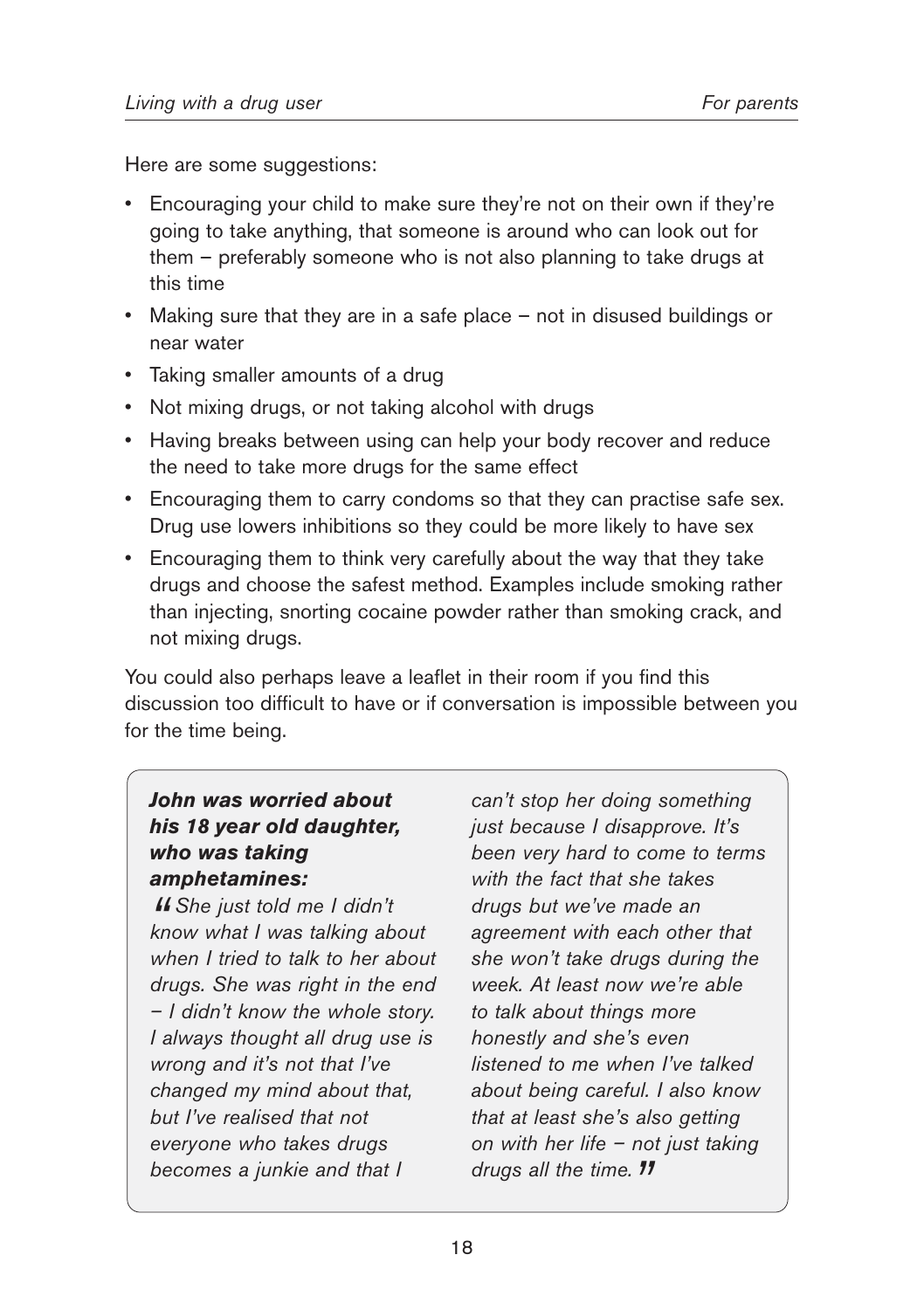## **Looking after yourself**

You might be experiencing a whole range of feelings about your situation – anger, depression, guilt, stress, isolation, hopelessness – all of which can be overwhelming and make it very difficult for you to cope with your situation. It could be very helpful for you to have some support for yourself.

You could consider having some counselling, phoning a helpline, or attending a family support group (you can visit www.adfam.org.uk to see what's available in your area). Your concerns for your son or daughter may be so overwhelming that it's hard to think about anything else, but your quality of life matters too! It's very important that you allow some time for yourself. Family life can be so disrupted by the presence of drugs that you can't stop talking or thinking about anything else. But your sanity and your ability to recharge your batteries are very important. In fact if you don't think about your own needs, the presence of drugs in the family could make you unwell.

Think about what you would find helpful in reducing your stress and anxiety levels. For instance, is there someone else who can take over things, or can things look after themselves for a short while? Make sure your time off helps reduce stress levels – even locking the bathroom door and having a long soak in the bath can help. Are there any activities that you used to enjoy but have let slip because of the current situation e.g. going for walks, or taking evening classes that you can work back into your life, even just occasionally?

If your child is determined to live a certain lifestyle it shouldn't mean that you have to allow their actions to destroy your life. In fact, putting some space between you and them may allow you to have more strength to offer constructive support to them.

#### *Angela told us:*

*"It was such a relief to talk to someone who was sympathetic to my situation and who didn't judge me for having the*

*feelings I had. Talking to someone about how I was feeling gave me the strength to cope with things better. "*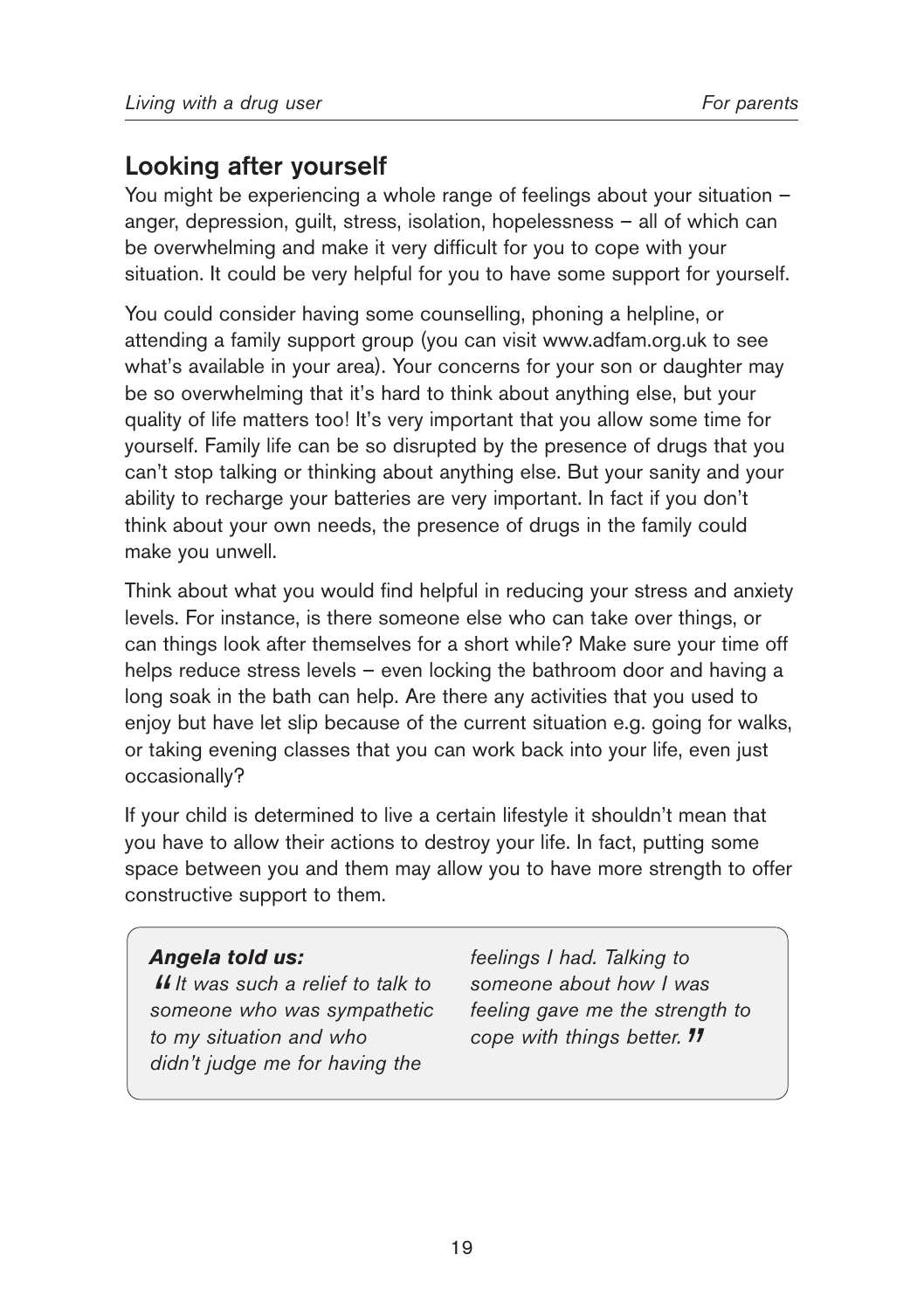## **What about other family members' needs?**

Often everyone's attention can be so focused on the person using drugs that this can cause problems for other family members.

#### *Latisha told us:*

*" My brother's been using drugs for a couple of years. My dad and my brother don't talk to each other. Mum and dad never seem to talk about anything else or they row about how to deal*

*with him and I can't remember the last time anyone asked me how I was. I'm worried about all of them, especially mum, but sometimes the only way I can get to talk about me is if I start shouting! "*

It is obviously very difficult to juggle the needs of all family members, but life at home can be more bearable if everyone has some time to talk about themselves and some attention. It can also be a relief to get on with everyday living and spend time focusing on things other than problems in the family. Doing something fun as a family – with or without the user – can help to lighten the pressure you are all feeling.

Sometimes, however, your child's behaviour may cause problems that cannot be ignored because they have a direct impact on you and/or other family members.

## **Coping with violence**

Many people think of domestic violence as only occurring between partners, but other family members can be affected too. Sadly, many of the people we work with are concerned about their child's violent or destructive behaviour. Many people made allowances for such behaviour because they see it as a result of the child's suffering or being ill. However, if your child's behaviour is threatening you or other family members' safety or your home, then it is vital that you find a way of showing that this is unacceptable. You and your family have rights too, especially the right to be safe in your own home.

If such behaviour continues, you must put your and other family members' safety first – and this may mean having to put the user out of the home. If asking them to leave has not worked or you are frightened about how they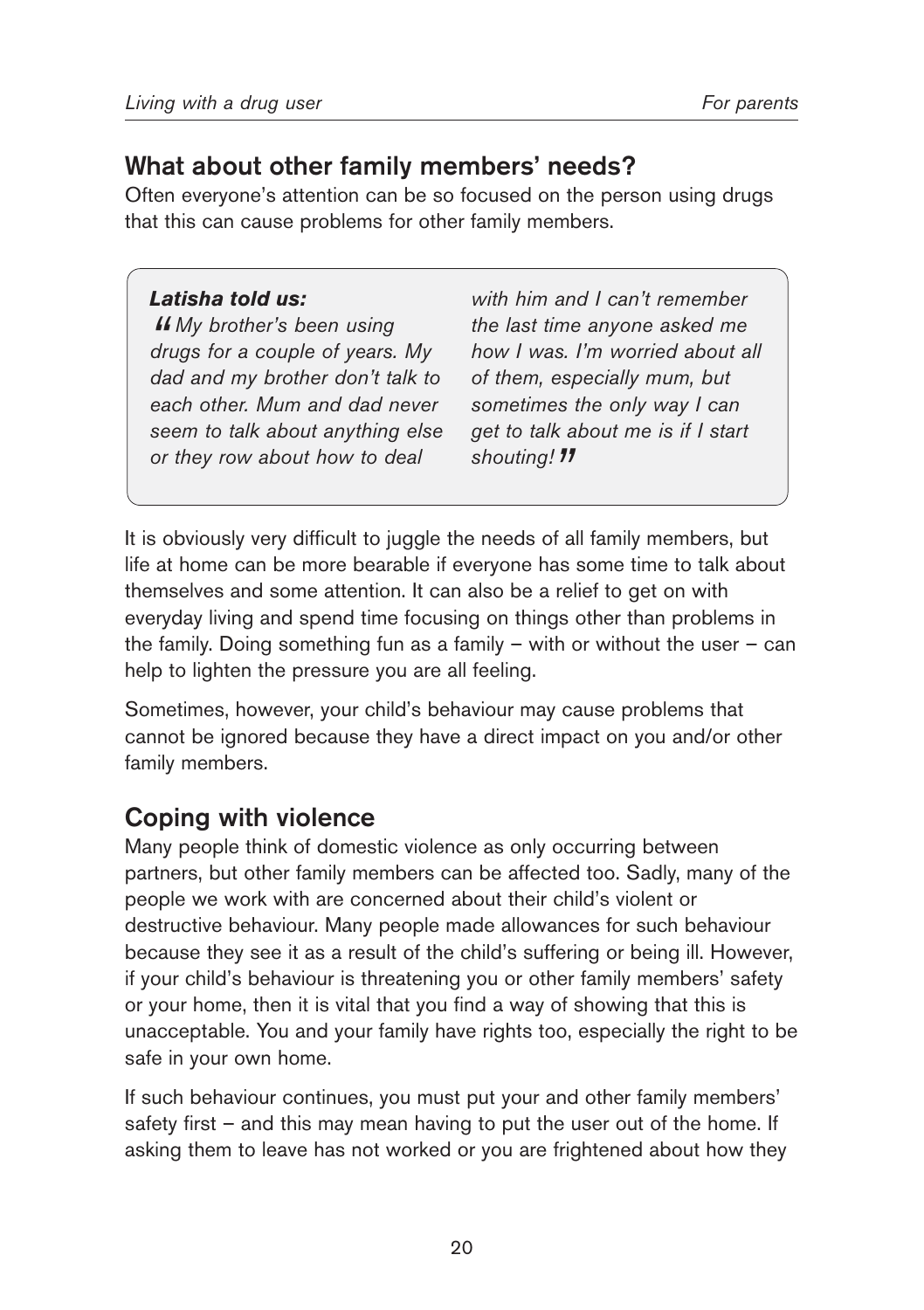will react to being asked to leave, then you must get help. This could be from another family member, a friend, a family support service or even the police or Social Services. Putting your safety and the safety of other family members first must be your priority, even if you are worried about the consequences of your child not living at home.

If your child has been violent in the past and you have accepted such behaviour, you run the risk of them being violent every time you behave in a way they don't want you to, which won't be any good for you or them in the long run. You also run the risk of being worn out by the situation and being seriously hurt.

For information and advice on domestic violence, keeping yourself and your family safe and details of local services, you can contact 0808 200 247, the freephone 24hr domestic violence helpline, run in partnership between Women's Aid and Refuge. There is also a men's advice line (0808 801 0327) offering support, information and practical advice to men experiencing domestic violence (open weekdays).

# **Coping with theft**

You may be in a situation where money or property is going missing from your home. Some families feel it's better for their property to go missing rather than other people's but, if your child's behaviour has got to the stage where they're stealing to finance their lifestyle, the fact is they may use up all your resources and then move on to other people's anyway. If you replace things, only to have them stolen again, what message are you sending to your child? It's important that you find a way of making it clear that you won't accept this behaviour, even if it means getting outside help involved.

# **Coping with debt**

Many people who use drugs can get into debt through trying to finance their drug use. Sometimes they can end up owing large sums of money to drug dealers and pressure can be put on you to pay these debts. You may feel it is acceptable for you to help out but, if you choose to do so, it's important to show the user that this is a one-off offer; otherwise they may just end up running up these debts again.

Remember, it is possible that the time will come when you won't be able to afford to pay and you would have to find the strength to say no anyway.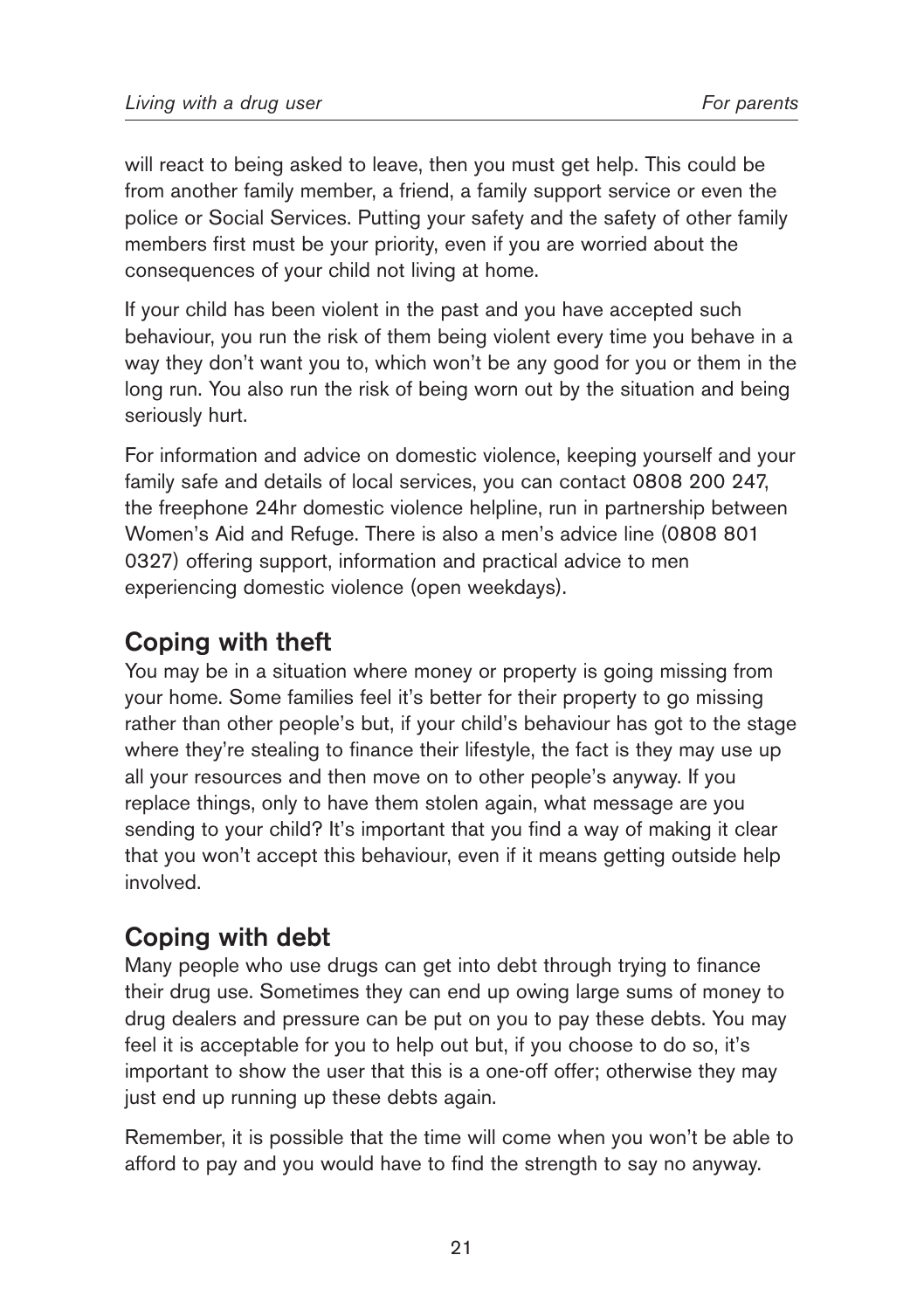This situation can be especially difficult if threats are made to harm the user or you and your family but, unfortunately, there are no easy answers in this situation. If you are being threatened, then it will be important to inform the police. It might be possible for the user to arrange to pay their debts back in instalments as the person owed money will prefer to get some back rather than none at all. No matter how hard this might be, it's important to remember that this is another example of a person having to face up to the consequences of their actions. If you bail them out, then you are preventing them from facing these consequences for themselves.

## **Should your child still be living at home with you?**

If your child's behaviour has become totally out of control and you and other family members are not able to ask for some consideration of your needs, then perhaps you should consider whether they should still be living with you. Many family members have reached this stage but are worried about what will happen to their child when they leave home.

These concerns are understandable, but you and other family members matter too. If your child is determined to live a certain lifestyle it doesn't mean that you have to let their actions destroy your life too. Remember that it is often only when the negative consequences of using drugs affect someone more than the benefits that they consider making changes to their behaviour.

In some cases, having to leave home can be just such a turning point. We don't underestimate how difficult it is for you to consider asking your child to leave, especially when they have concerns about their ability to cope, but there will come a time when they have to stand on their own. It can be better for them to have to face such a reality when you are still around to offer some limited support than none at all.

If your child is under 18, you have legal responsibility for their care. If you are no longer able to look after them then you should contact Social Services. You can do this by contacting your local town hall and asking for the Social Services Department or you could ring the NSPCC Child Protection helpline (0808 800 5000). We know that this is a difficult step to consider taking, but if things have got out of hand, you need help to cope with your situation. Homelessness departments in local authorities may offer mediation services to under 18s that can help you work out your difficulties and stay living together; it may be worth a try.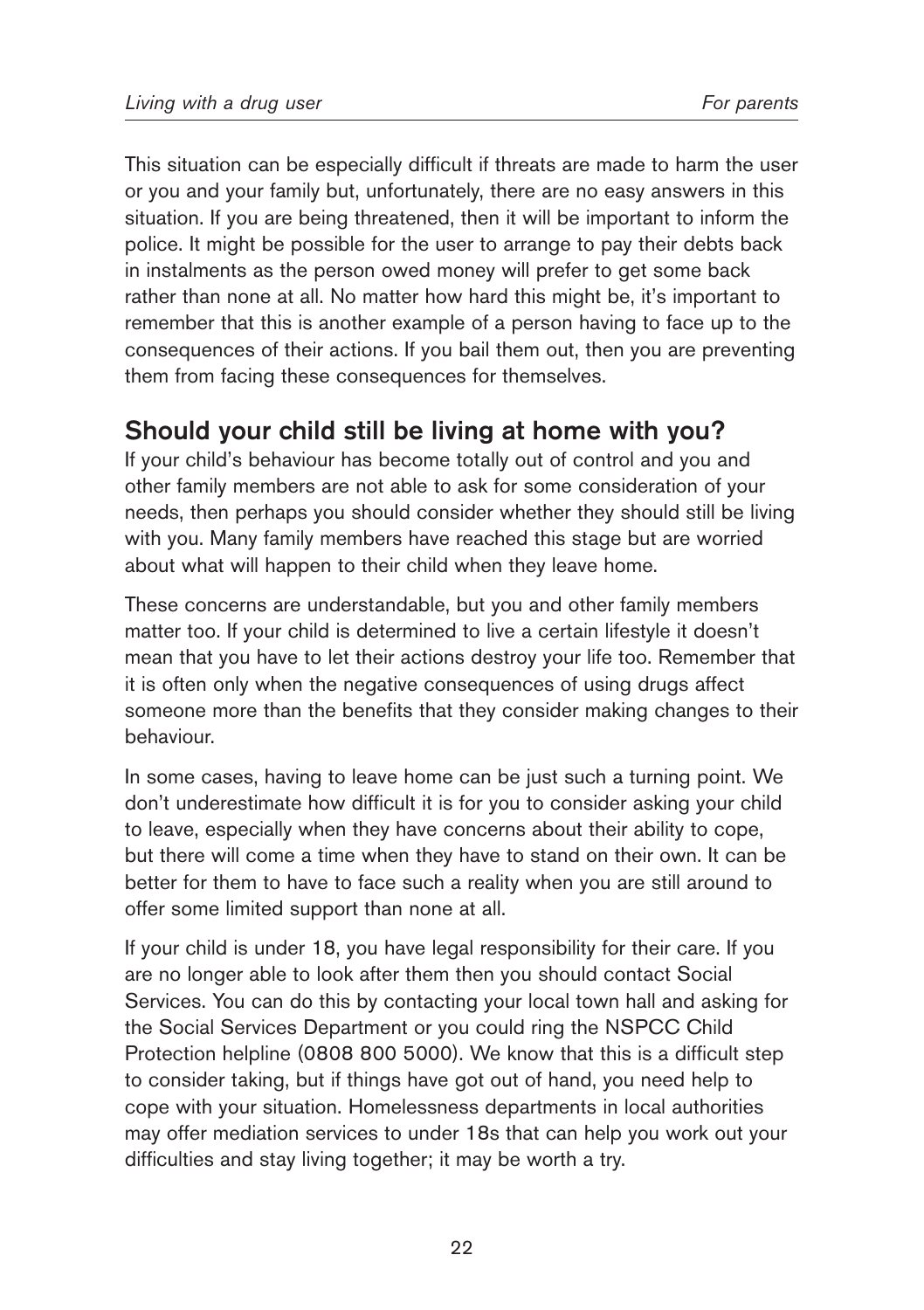If your child is over 18, then they are considered to be an adult so they will be expected to look after themselves. You could point them in the direction of their local homelessness service, who may be able to help them find accommodation or sort out benefits, but there is no legal obligation for your child to be automatically offered accommodation. As it is their behaviour that has driven them from the home, they could be deemed 'intentionally homeless'; in addition many housing agencies won't accept drug use on their premises either, which means that they may be on their own trying to find accommodation.

Some parents have considered setting their child up with accommodation and helping with the rent but not everyone is in a position to do this. You will also need to consider if your child will be able to keep to tenancy agreement terms and conditions. However, if your child's behaviour has made it impossible for them to live at home you shouldn't feel that you have to put up with their living at home just because there is no easy alternative.

Coping with the pressures of life is tough but these pressures have to be faced by all of us sooner or later, and allowing them to continue living at home may prevent them from really facing up to the consequences of their behaviour. Remember, even if you've asked them to leave home, that doesn't mean you can't continue to provide them with some form of support. This could be through meeting up with them, providing a listening ear and perhaps the odd meal but it will be better if this is done away from home in order to reinforce the message that it is up to them to sort themselves out now. If you do let them come back into your house, it could be very difficult not to let things slide back to the way they were before. That is not to say that people should not be offered another chance if they are genuinely going to behave differently.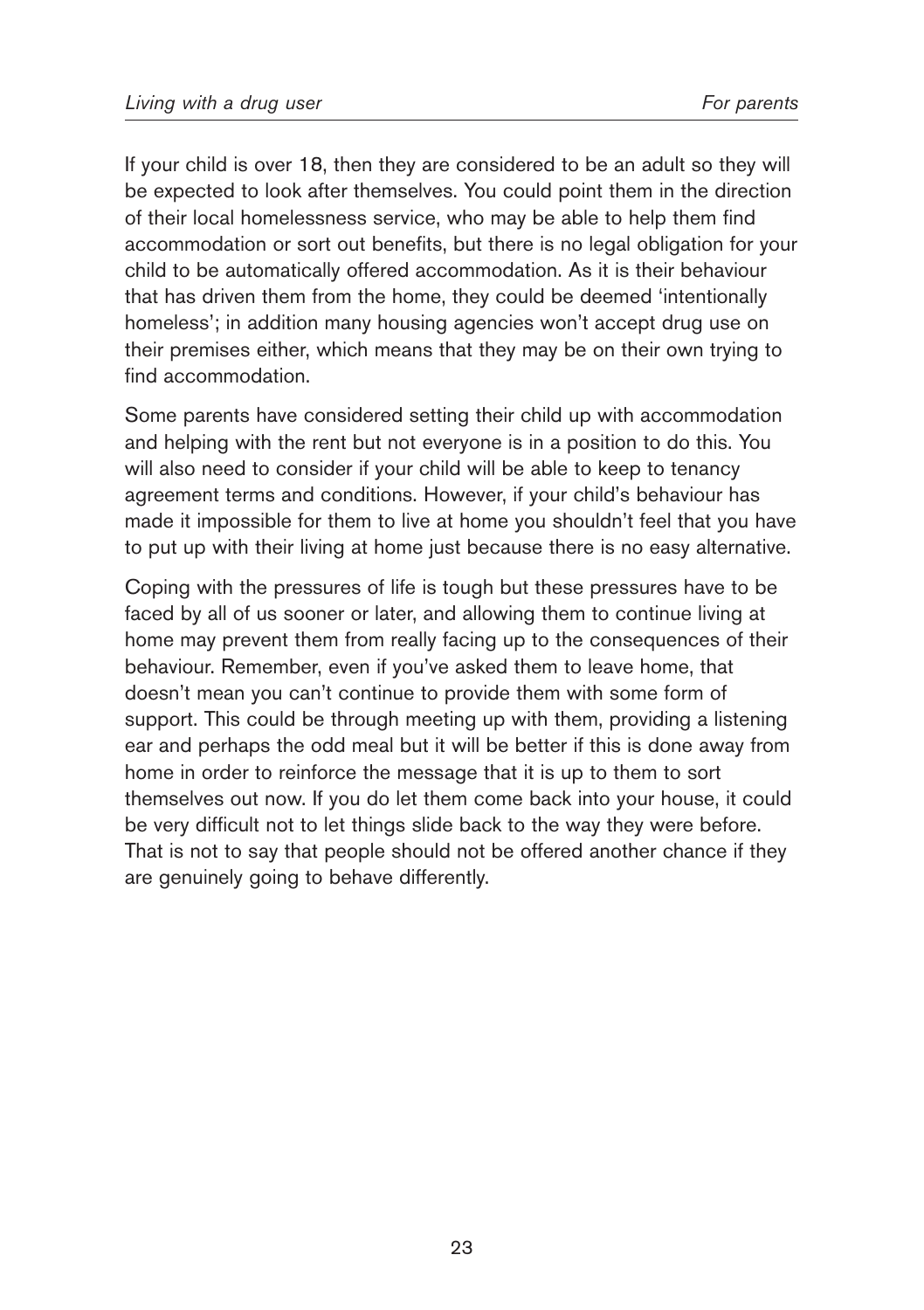# **4 Understanding treatment**

There is lots of evidence that treatment works but it needs to be based on an individual assessment of someone's needs. Different types of treatment work better for some people than others, and what type of treatment works best may change over time too. Your child's care may include a number of different forms of treatment at the same time – for example someone may be receiving counselling as well as medication. It may involve a sequence of treatments – for example a stay in hospital as an inpatient followed by a residential rehabilitation service for a period of time to help them to adjust to a substance-free lifestyle, or one-to-one sessions followed by group work. Community-based treatments without any stays in hospital or at residential services are the most common forms of treatment.

## **Accessing treatment**

Most drug and alcohol treatment is provided free, either from the NHS, local authority or a charitable organisation, which your local authority or NHS funds to provide services. In some areas there is more than one treatment centre. Treatment tends to be split into services for adults and services for young people aged 19 years or under. You can find local services listed in telephone directories and on the Talk To Frank website (www.talktofrank.com).

- If your child has committed a criminal offence it may help you to know that the Probation Service can help offenders access drug and alcohol treatment, as can the Youth Offending Team or Service for those under 18. The Prison Service provides a range of treatment options to offenders in prison.
- Private sector organisations run treatment services which are paid for directly by the person using those services. These tend to be in-patient detoxification services or residential services, which can also be accessed via NHS or local authority funding if your child is assessed as requiring this type of treatment (and if local budgets can meet the expense). Before you decide to spend your money on such services you can seek guidance from local free treatment services to help determine if they think this kind of treatment is necessary.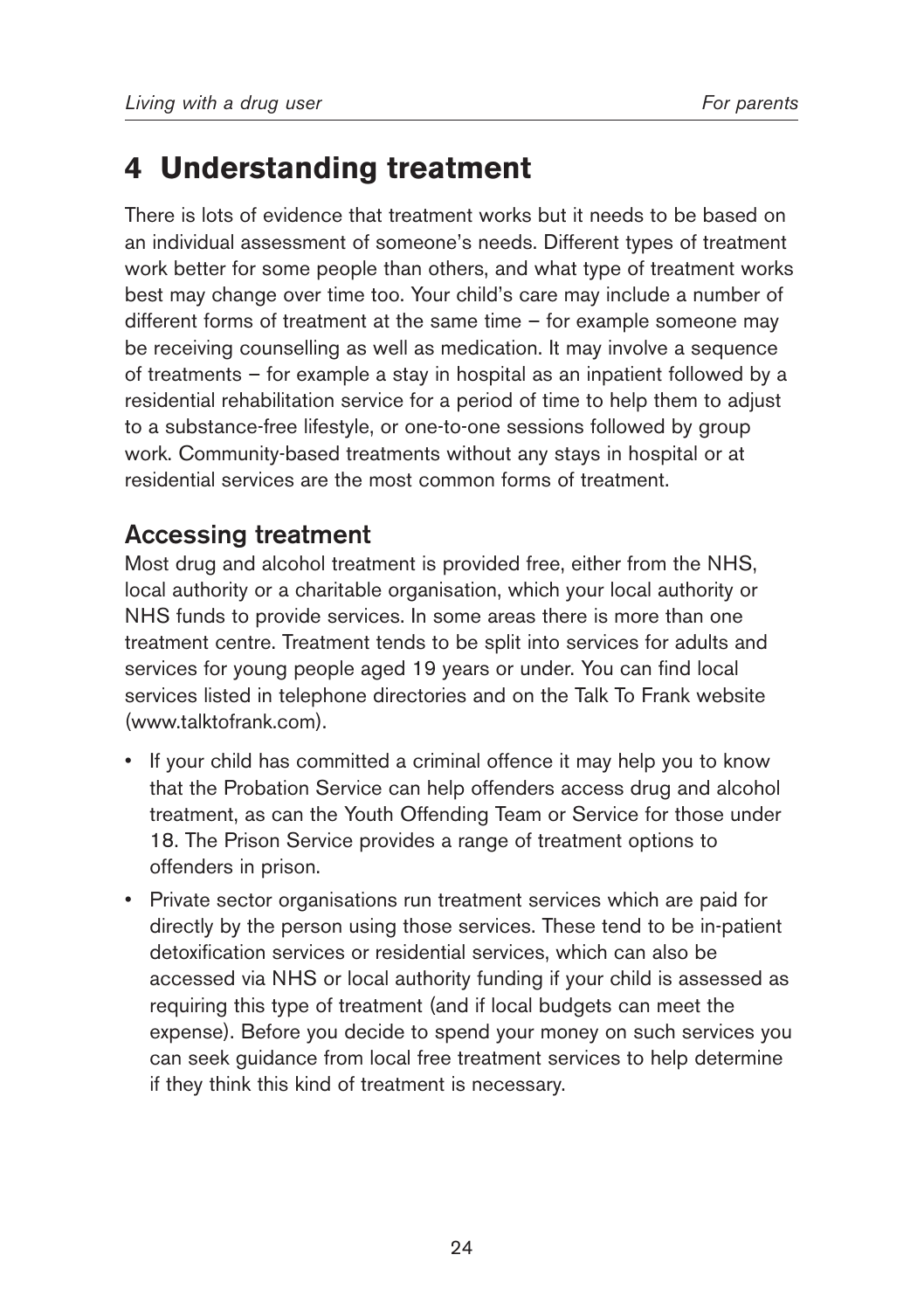## **What services could be offered**

There are a range of treatments that agencies can provide. Some offer a 'one stop shop' model, providing access to a range of services in one venue; others may refer your child to other services for specific interventions that it does not provide.

## **Advice and information**

Advice and information services provide accurate, appropriate and factual information. This may include face-to-face discussions, telephone helplines, written materials etc. They can provide advice on:

- the effects of drug and alcohol use
- how to reduce the harms associated with substance use (e.g. sharing needles can lead to the transmission of blood-borne diseases)
- how to get help and treatment locally
- referral to other agencies for different types of treatment or to help with other problems such as housing or benefit advice.

#### **Needle exchange services**

Drug treatment is not all about stopping using drugs. Some people may not want or be able to stop using drugs completely, but there are still services that can promote better health for these people. Needle exchange facilities will provide access to clean injecting equipment, advice on how to inject more safely, how to reduce the risk of overdose, and access to vaccination against and treatment for blood-borne viruses such as hepatitis.

## **Family work**

Increasing numbers of services, especially those for young people, are offering family-based treatment interventions. These may include advice and information for family members, parenting support, family counselling and information about family support groups. None of these services are about attributing blame on families; rather they encourage positive change within the family environment as well as in the individual taking drugs. It is aimed at repairing the damage that drug use has done to the family, improving communication and respect for boundaries. There is a lot of evidence that family-based treatment is very effective and benefits both the individual taking drugs and other family members.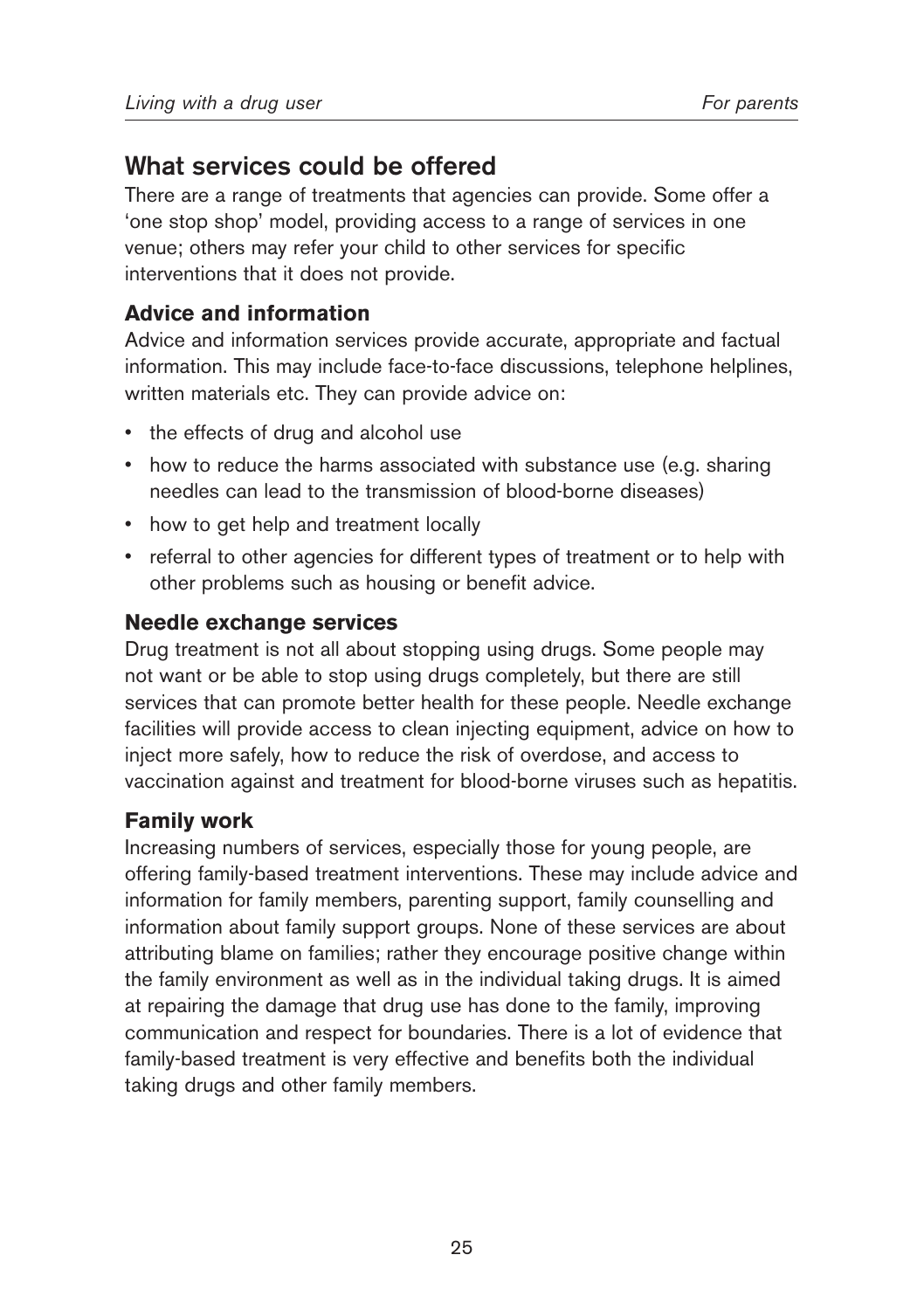## **Counselling**

Counselling is generally provided on a one-to-one basis, with the drug user working towards achieving clearly defined treatment plans and goals that they have helped to set. Many different techniques are used in counselling, such as motivational interviewing or cognitive behavioural therapy. Counselling can be provided by counsellors, therapists, psychologists, nurses, social workers or key workers.

## **Structured day programmes**

Structured day programmes provide intensive community-based support and treatment rehabilitation. These programmes generally last between 10 and 16 weeks and require clients to attend four or five days a week. The content of programmes varies between services but may include:

- Counselling, group work and support
- Advice and information
- Complementary therapies
- Links with primary healthcare and prescribing services
- Education e.g. links to literacy courses
- Training e.g. links with formal vocational training organisations
- Employment e.g. support for careers advisory services and work placement schemes
- Housing support e.g. from housing associations and local authorities.

## **Community prescribing**

Doctors prescribe substitute medication (such as methadone or buprenorphine) for the treatment of heroin use, either on a short or long term basis, and other medication to treat alcohol or other drug use. Prescribing services can help substance users to:

- stabilise their use through substitute drugs so that they do not have withdrawal symptoms
- maintain their use on substitute drugs so that they no longer use illicit drugs
- reduce their use of all substances prescribed and illicit until they can live a substance-free life
- manage detoxification from drugs and alcohol to reduce risks and discomfort
- access additional treatment services
- prevent relapses.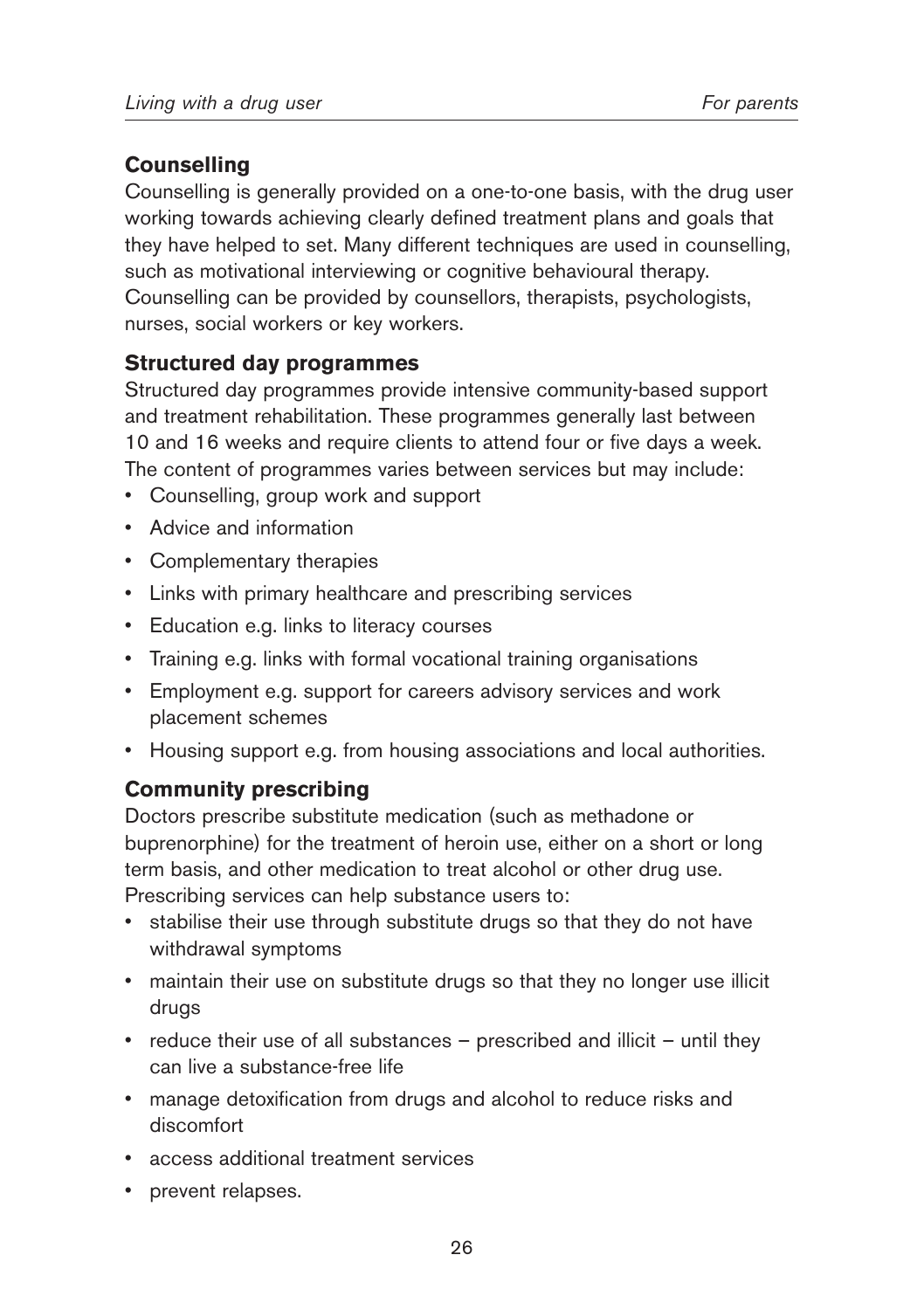#### **Inpatient treatment**

Inpatient treatment in specialised units is offered within general medical hospitals, prisons, general psychiatric facilities and independent sector units. They provide medically supervised assessment, stabilisation and withdrawal, with 24-hour medical cover. Relatively few people need this intensity of treatment; community treatment facilities usually recommend this treatment if it is required.

## **Residential rehabilitation**

These provide drug users with support in a controlled residential setting. People have usually completed another form of treatment before admission. Most residential services require the client to be drug-free when they enter the programme. Most are run by voluntary sector or independent sector organisations and are usually paid for by access to Community Care Funding which is granted, following an assessment, by a local authority. This type of treatment is very expensive and funding may be difficult to obtain, so alternative community-based treatment options should also be explored.

The type of programme varies depending on the organisation running it. If this type of treatment is suggested to your child, care should be taken in choosing the right programme for them. Programmes usually run from the point when the client has detoxified (i.e. come off drugs completely), and run for between 12 weeks and 12 months. Residential services generally share the following features:

- Maintaining abstinence from illicit drugs
- Communal living with other substance users in recovery
- Group counselling
- Relapse prevention counselling and support
- Support with education, training and vocational experience
- Daily living skills
- Housing advocacy and resettlement work
- Aftercare and support.

## **Aftercare**

Following any treatment programme, aftercare can be important to help people keep to their goals and maintain their achievements. Some services offer follow-up support with workers to check things are going as planned;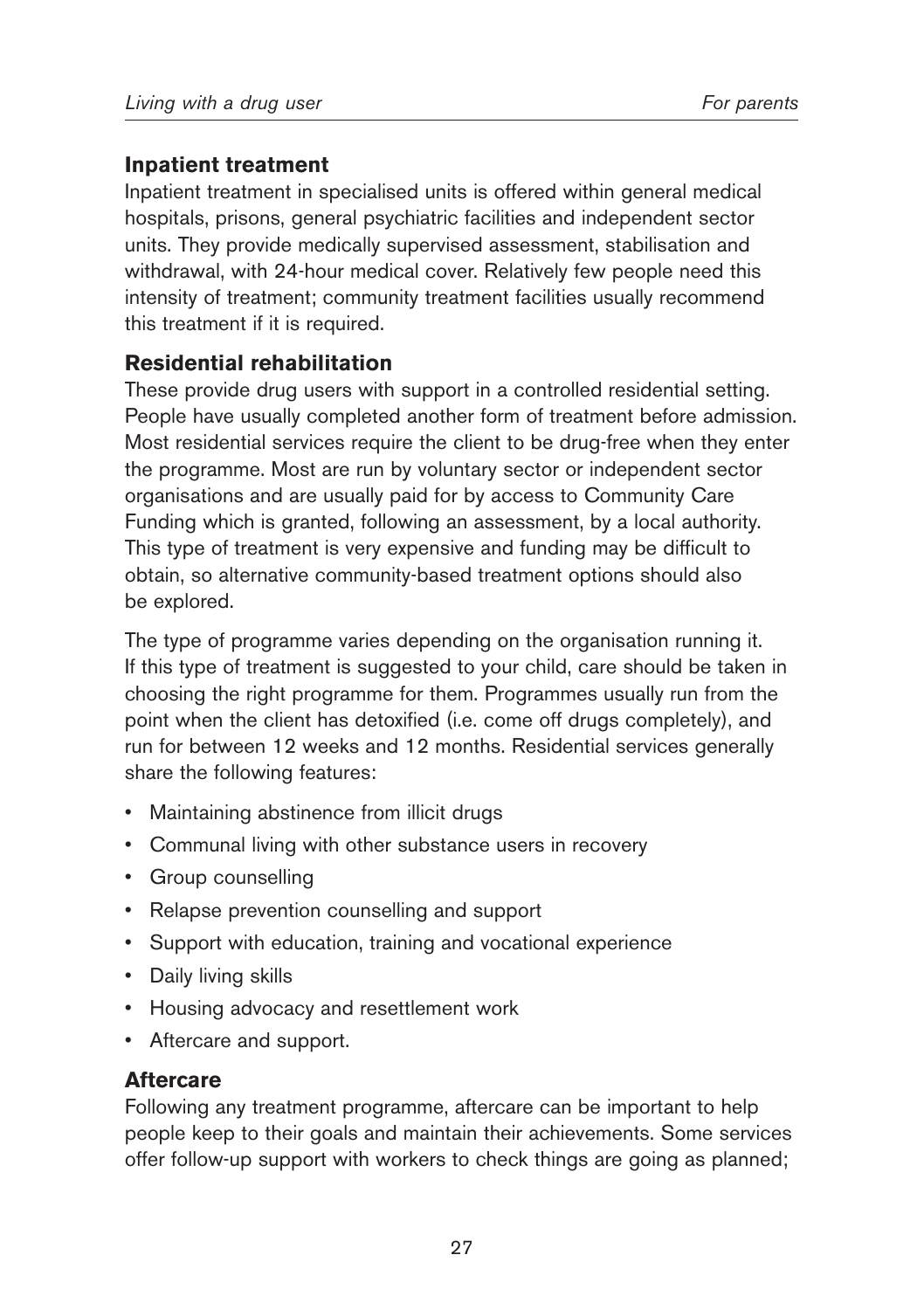others offer facilitated peer support groups so people can help each other. In most areas there are also self-help groups both as part of the Alcoholics/Narcotics Anonymous network and other independent groups. Un-facilitated self-help groups are not recommended for young people as those involved in organising them will not have been subject to vetting procedures for safety.

## **Relapse**

Lapses and relapses to drug use after and during treatment are common occurrences. Although it might be hard not to lose heart and feel like everything is lost, these lapses do not always lead to the previous level of drug use. Many people try to stop several times before finally succeeding. Remember, each time they try again they usually have a little more resolve to succeed and will usually have learnt some lessons about what they need to work on to make success more likely the next time around. In the meantime, you could encourage your child to consider the following steps until they are ready to try again:

- Not taking the same amounts as before this is very important for people using drugs such as heroin and methadone as their tolerance for the drug may have dropped and they could overdose accidentally
- Reducing or stopping injecting drugs and trying a safer method of use (like smoking) or injecting more safely (not sharing needles etc.)
- Avoiding using dangerous combinations of drugs like heroin and alcohol or alcohol and tranquillisers on the same day
- Cutting down their use
- Spending time looking at the reasons they didn't succeed this time and resolving to try and sort out other difficulties in their lives.

## **Confidentiality and drug treatment**

Confidentiality rules exist to protect people's right to privacy and sensitive information about them, for example their medical records; people have a right to a safe place where they can discuss personal issues within safe and known parameters. However, parents are often frustrated by the lack of information they are given by the treatment service which is helping their child. Family members may want to help with the treatment; they sometimes want to offer information that they feel may improve treatment, since they know their family best; or they may just want to know whether their child has been accessing the service.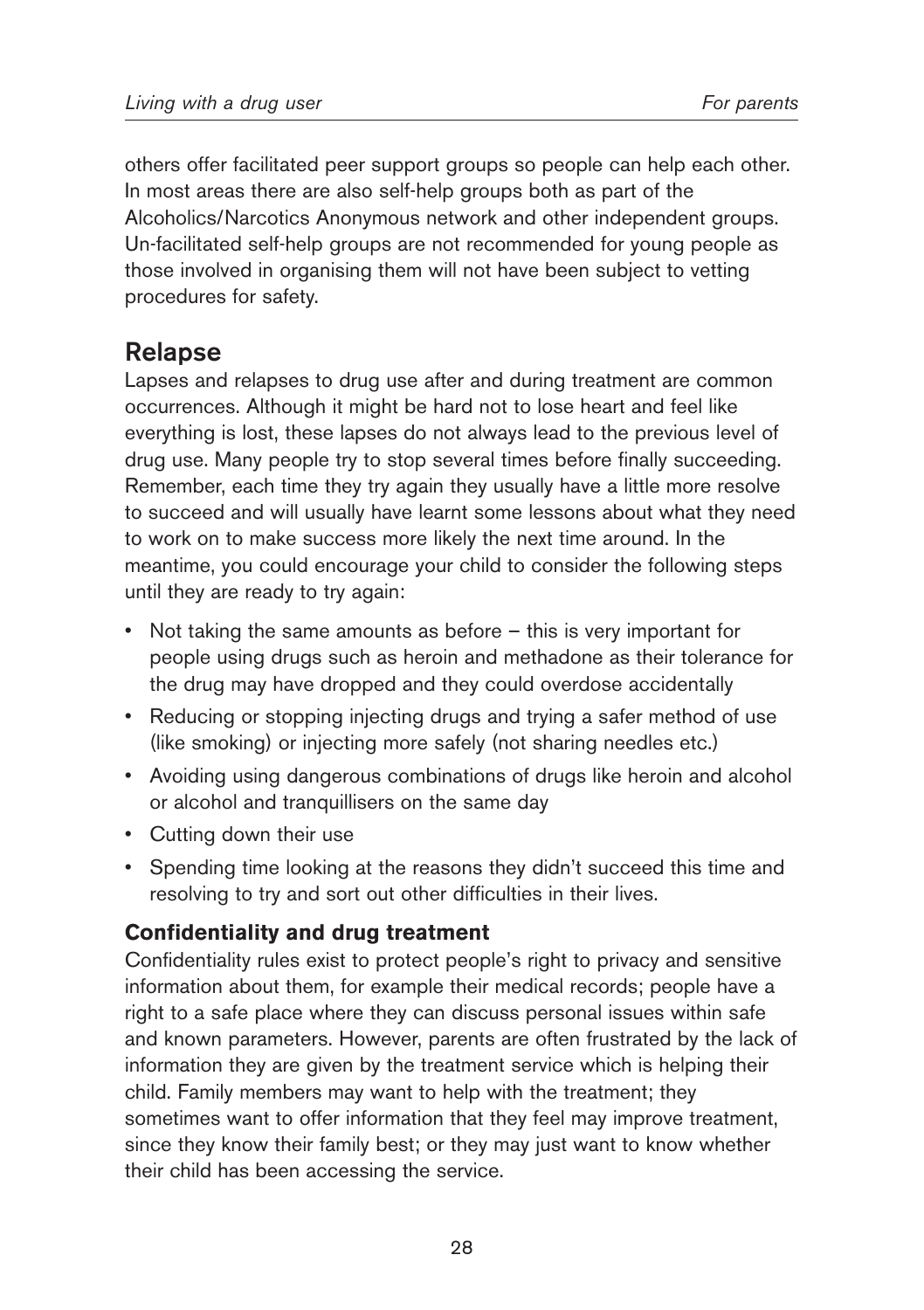The support and cooperation of the family can be a huge asset to treatment. However, this must be done appropriately and with consent of all parties: mutually agreed rules and boundaries should be set up and reviewed regularly before and during treatment. You can talk to the treatment provider about their confidentiality policies and agreements and, if your son or daughter gives their agreement, how you can help or get information on how their treatment is going. Try not to be hostile if you are told that they cannot give you any information about your son or daughter, but perhaps ask how often this is reviewed and talk to your child about being involved in their treatment.

And remember – it is a user's own decision to stop using drugs and enter into treatment, and they might want to take this personal journey alone.

## **Remember – it's not just about drugs**

You need to be realistic about what you want treatment to achieve. As is explained in more detail later, drug use can be as much a symptom of some problems in life as it can be the cause of others. Families can be disappointed to find relationship difficulties persisting whether the user is on drugs or off them. It can be easy for families to concentrate on drugs as the only problem, but this isn't always the case.

Successfully completing an episode of treatment is often just one step to making positive changes – other issues like housing, employment and meaningful and sustainable relationships all contribute to a more positive life.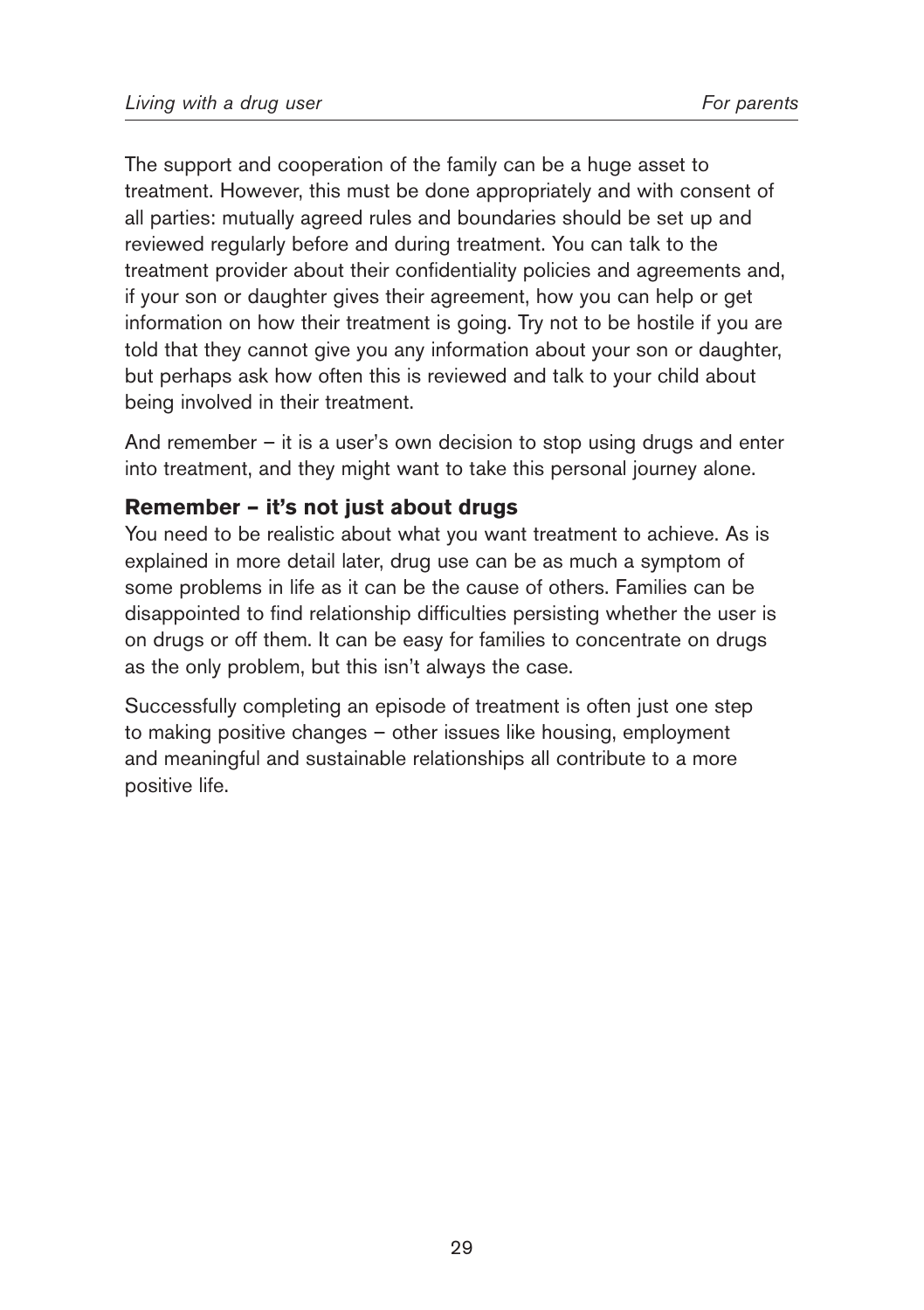# **5 How to help your child**

This section focuses on what sort of support services are available, as well as how you might support someone who is using drugs. If you feel that you're not in a position to do this, you do have the right to protect yourself and to consider your own quality of life.

Before they actually start making a change in their drug use, it could be very helpful for your child to think about the following and for you to understand the reasons for their behaviour.

What are their reasons for using drugs? It could be helpful to list them to help to reveal what your child is getting from drug use: this could help them work out how they can meet these needs in other ways. It might also help them to identify other issues in their lives which they might need support to deal with.

What are their reasons for stopping/cutting down at this time? For some people a particular crisis or realisation is what propels them to consider changing their drug use. For others it may be that they find themselves with no other option, perhaps because there is difficulty in getting a supply of drugs, or they're not well enough to go and find a supply. These can all be positive triggers to change, but it's important to remember that all of us have to be very motivated to maintain changed behaviour. Think about dieting or stopping smoking; for many people it takes a tremendous effort not to fall back into old bad habits.

The danger for all of us is that, if we haven't fully prepared ourselves for the struggle, it can become a vicious circle of trying, giving in and then feeling hopeless about trying again because we think we're doomed to failure. We are much more likely to succeed if we have fully prepared ourselves for the process and made plans for how we are going to cope and where we can get support.

If your child is considering cutting down rather than stopping they will need to think especially carefully about how they're going to achieve and maintain this. It is often easier in the long run to cut something out altogether than to try and be controlled about it, even if this is harder to achieve in the short term. How they tackle the change in their behaviour must, however, be their choice wherever possible as this will make them more likely to succeed.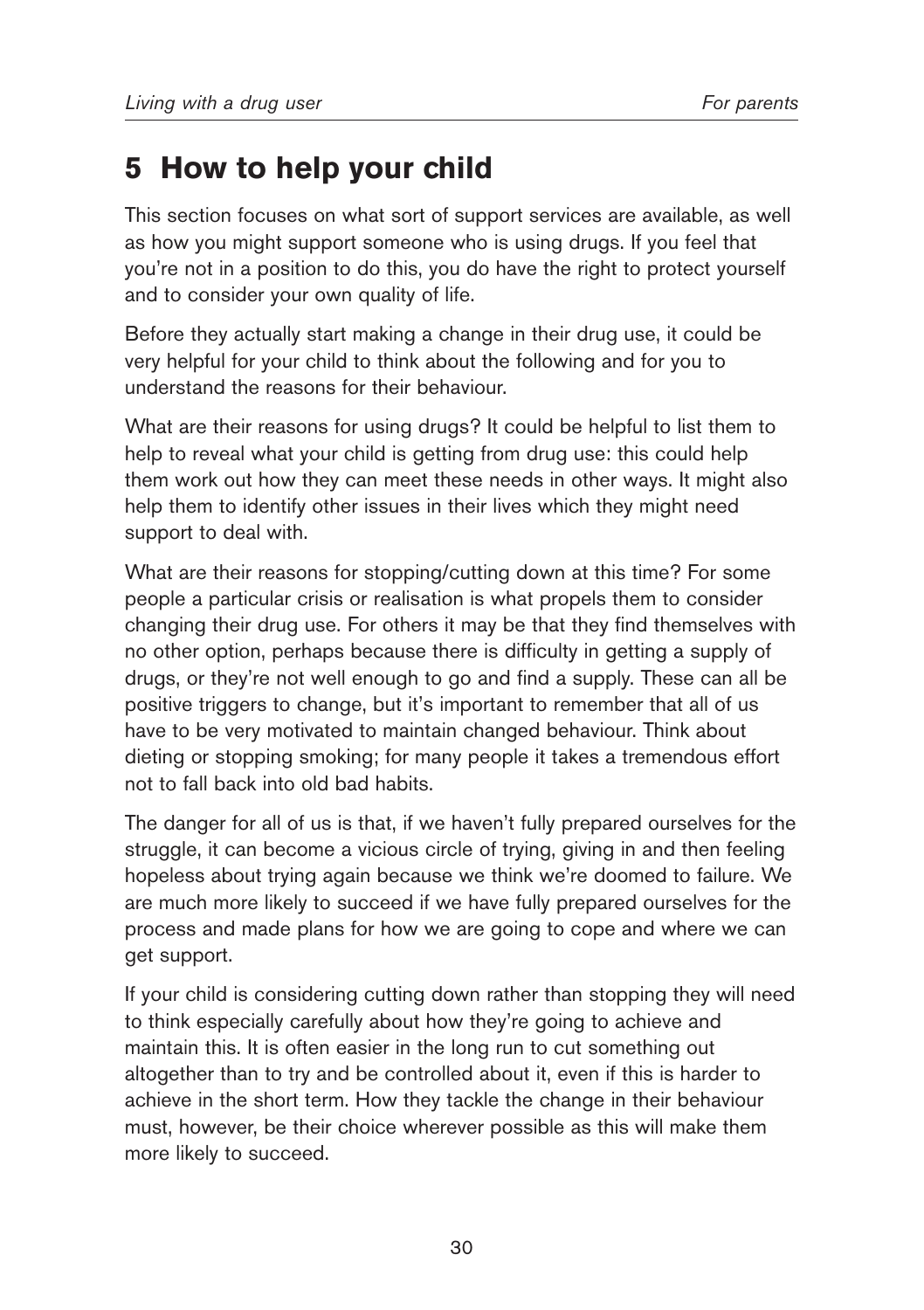Many people have fixed ideas on what help they need to start changing their behaviour, but what they are hoping for may not be available, so it is especially important that they have a realistic picture of what is on offer and how they might cope if the support they feel they need will not be available. It can be helpful to approach a drug treatment service at this point to discuss the treatment options. Specialist drug treatment for young people (under 19s) and adults are available in every area of the country and offer a range of interventions. Try not to be put off if you have had a previously poor experience at a drug service. They are frequently changing management and style so the service you approached six months ago may now be very different. Staff changes and changes in your child's attitude can also make a big difference to the experience. Remember that if you or your child are still not happy, you can ask to make an official complaint to the service.

## **Withdrawing /detoxification**

Depending on the extent of a person's drug use, they may face some tough obstacles in trying to change their behaviour and maintain these changes. Unless a person has only been using drugs occasionally, they may experience a lot of unpleasant physical and emotional symptoms as their body learns to do without the presence of drugs (or adjusts to the presence of less drugs) in the system.

Depending on which drugs they're using, and how much, they may experience some or all of the following:

| Extreme tiredness      | Wanting to sleep but not being able to |
|------------------------|----------------------------------------|
| Fever                  | Heavy sweating                         |
| Shaking                | No appetite/huge appetite              |
| Depression             | Severe flu-like symptoms               |
| Severe aches and pains | Paranoia                               |
| <b>Hallucinations</b>  | Diarrhoea                              |
| Nausea                 | Extreme mood swings                    |
| <b>Panic Attacks</b>   | Anxiety                                |

It can be very useful for you and your child to talk with a drug worker about what to expect and to consider what can be put in place to help them cope with the symptoms of withdrawing before they start the process. Some drugs will cause a lot of physical discomfort, whereas with other drugs it is the emotional symptoms that make it most difficult for a user to persevere.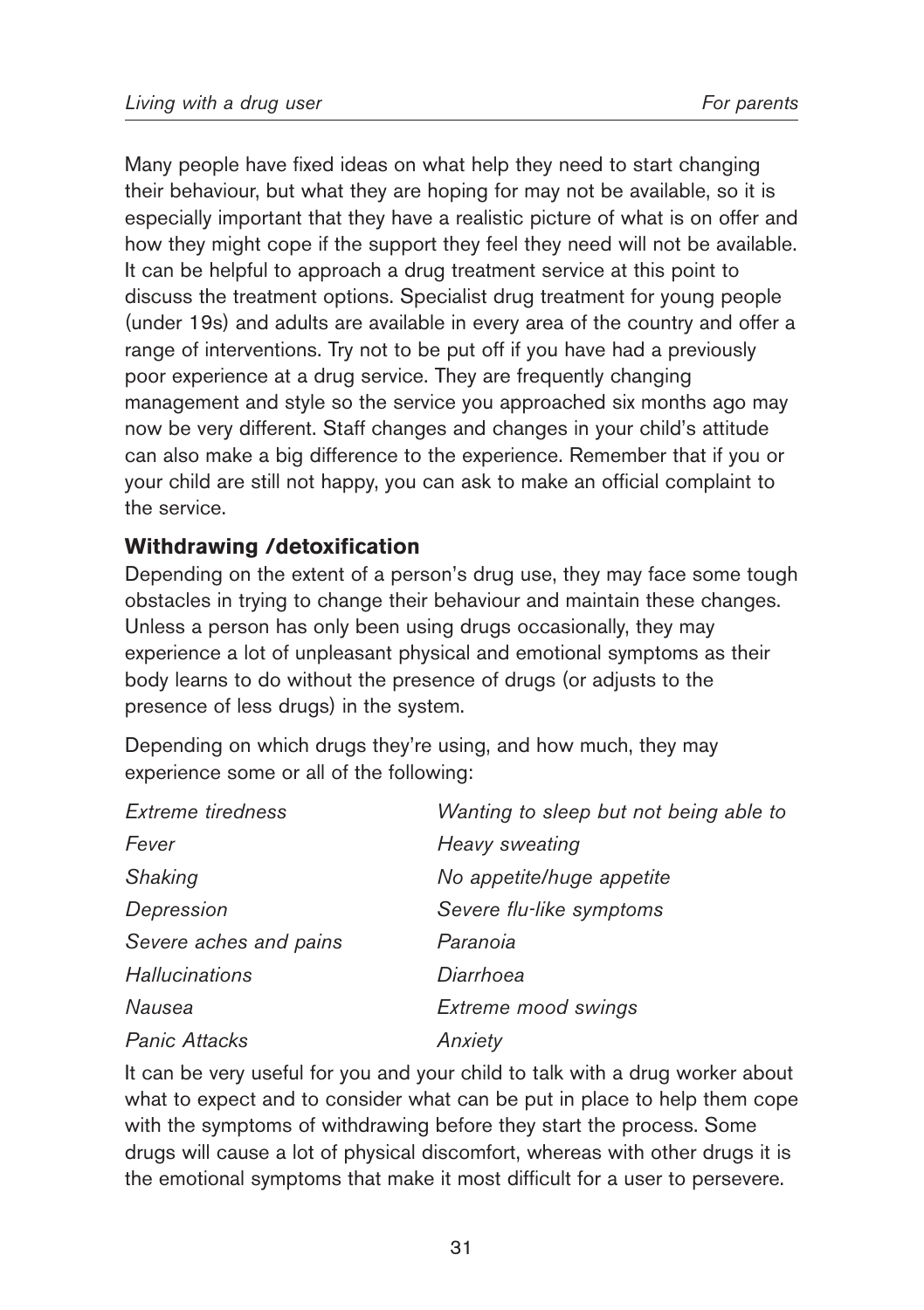Withdrawing from some drugs (e.g. heavy alcohol use or use of benzodiazepines) can be dangerous so we would really recommend that you encourage your user to get some advice. Many users may have heard horrendous stories about withdrawal so it can be helpful for them to be properly prepared for what is to come and, for those who have tried before but failed to keep going, having this preparation time can make the next attempt more likely to succeed.

## **What can you do to help?**

This will depend on which drugs your child has been using. The following may be helpful if they are withdrawing from a drug that they have been physically dependent on:

- Can a room be made available where your user can have peace and quiet?
- Are there magazines/TV programmes/music or other things that your user can get involved with, especially if they're unable to sleep?
- Can you or someone else be available for company if they're feeling desperate?
- Are there any foods you can stock up on that might tempt them to eat. especially if they're not feeling at all hungry?
- Drinking non-alcoholic drinks and eating are really important if they have any diarrhoea or sickness.

Painkillers may not make any difference to how they're feeling and it may be inadvisable to encourage them to take any medicines, unless prescribed by a doctor. Advice about this should be sought from a drugs worker or doctor rather than relying on cures from other drug users. Some people find having a hot water bottle helps ease stomach pains or at least provides some comfort.

There may be some herbal remedies and treatments, including detox teas and acupuncture, which could help with the process of withdrawal. A drug worker may be able to make some suggestions or refer the user to someone who can provide such treatments.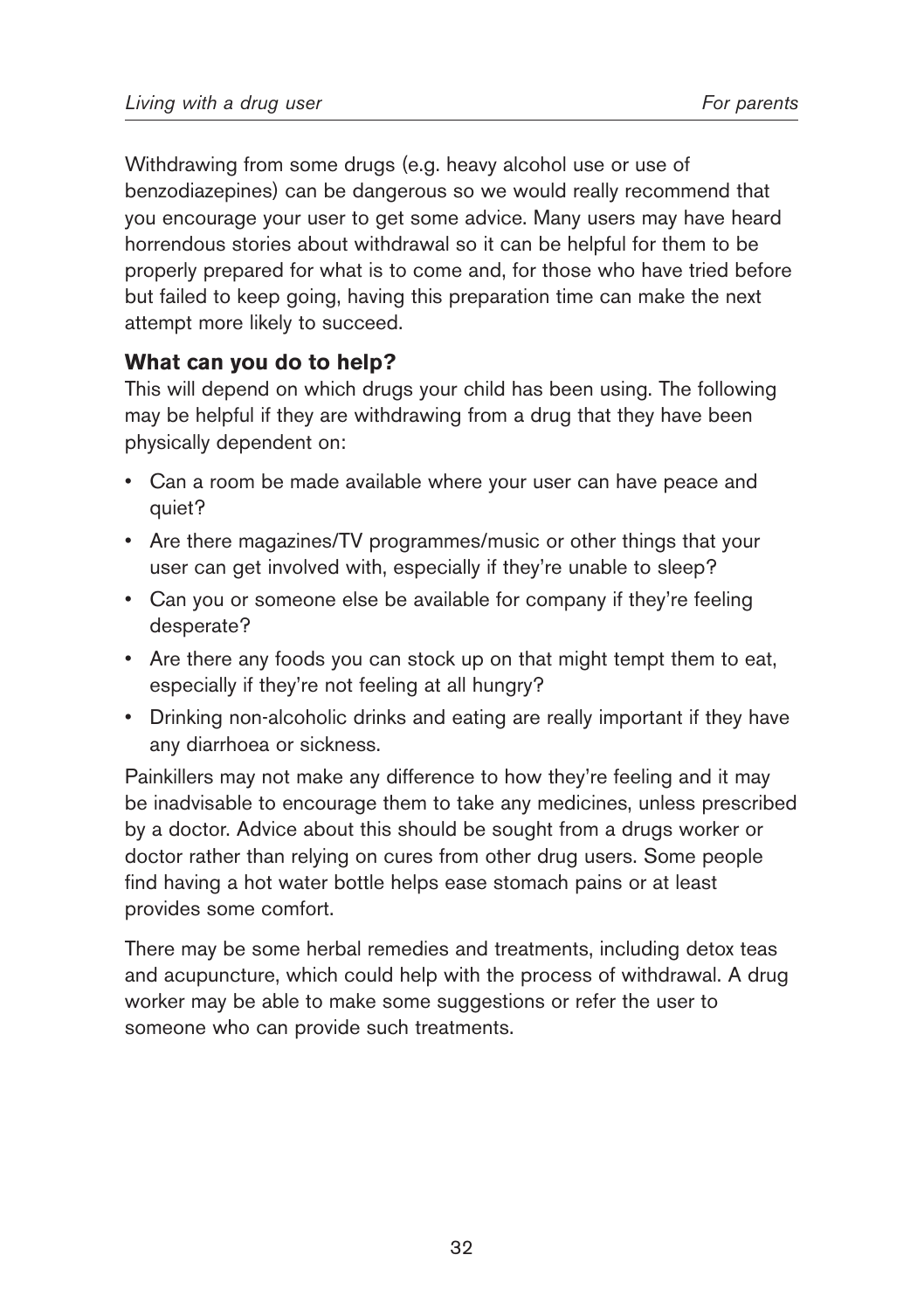#### **Remember the following:**

- Sleep patterns may be very disturbed so let them set their own timetable for when they do anything. They may not be able to do much at all. If they do get to sleep try to let them do so. It can be several weeks before normal sleep patterns return.
- They may have no energy to talk with you and be very bad tempered or upset. If they do need to talk then listening, rather than making suggestions about what they should do, will be the most helpful thing you can do at this time. Try to reassure them that the painful feelings will pass.
- Their body temperature may fluctuate so they may need the heating up high or not on at all.
- Check out with them whether they want you to stay with them at all times or if it would be more helpful to be nearby instead.
- Different drugs will cause withdrawal symptoms for different periods of time. Physical withdrawal symptoms will generally disappear after two weeks with the most severe symptoms fading after the first four to six days. In the case of withdrawal from methadone, this can take longer because it is a long-acting drug. The emotional symptoms may last for much longer.

Even if your child manages to stop or reduce their drug intake without suffering too many unpleasant physical symptoms, they may still struggle to deal with the psychological impact of not using or using less drugs. Some people may have got so used to using drugs that they feel unable to enjoy themselves, or even just feel normal, without the drug. It may only be when we try to do without things that we realise how much we have come to depend on them as part of our everyday life. The same may be so for your child in that they may stop using drugs relatively easily but find it very difficult to stay this way.

## **Staying off/maintaining reduced drug use**

The first couple of weeks after stopping or cutting down will be hard in themselves, but your child may still struggle after this as they may suddenly have long periods of time to fill which were previously taken up with obtaining or using drugs. It may also be a time when being around friends who are users, or in places they associate with using drugs, could be risky as the temptation to use again could be very strong. This could mean that they feel very isolated. Helping your child to think of other things to do with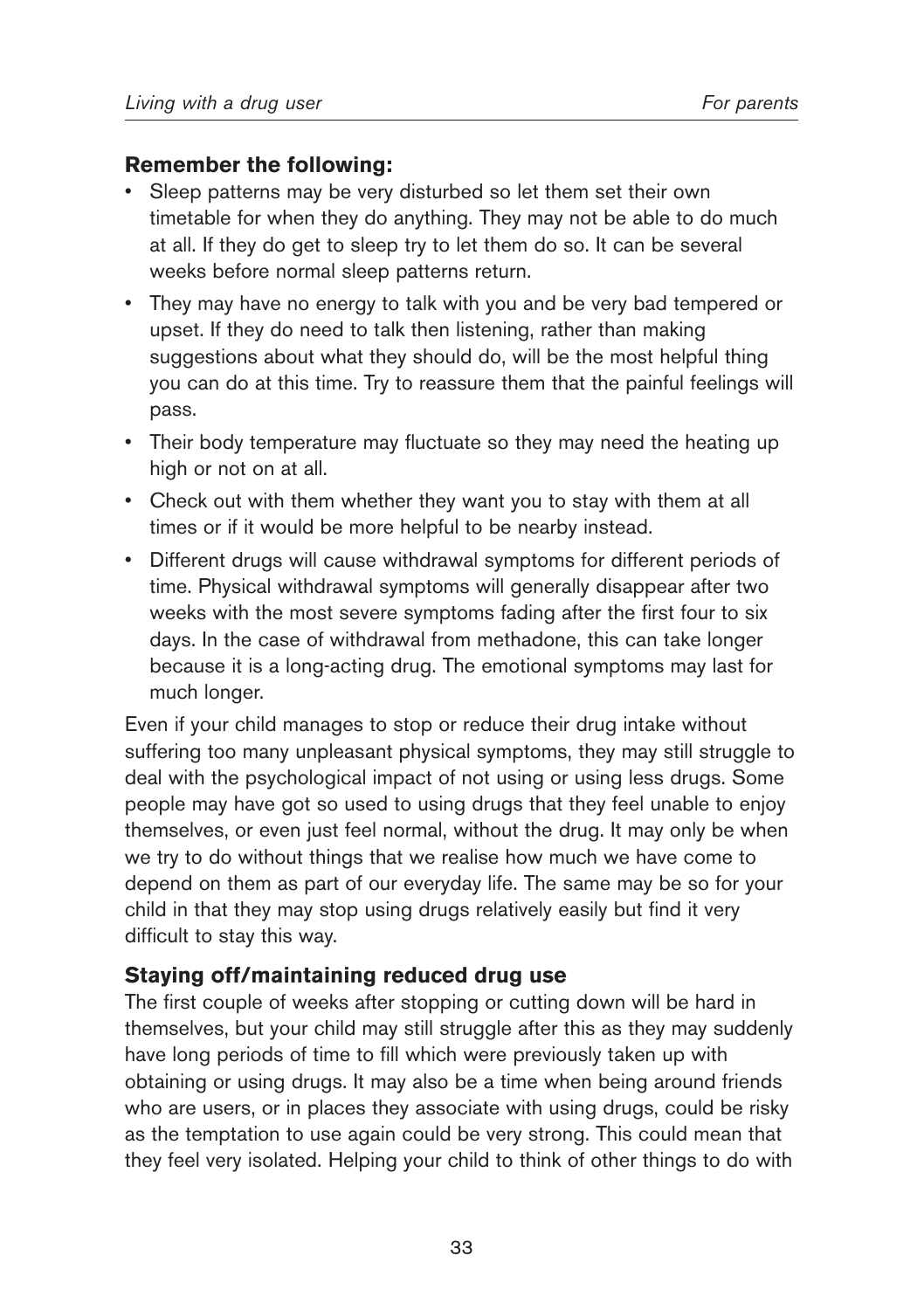their time, people they could be with, or plan things to look forward to could be very helpful. If someone has been using drugs for a long time, they may have forgotten how to enjoy anything without drugs. Don't underestimate how difficult it will be for them not to meet up with friends or to maintain a changed lifestyle.

## *Brian said about his son Mike:*

*"I took a week off work to stay with him while he withdrew from heroin, then I went back to work. He was on his own all day and it just got too much for him. The next time around we*

*worked out in advance what sort of things he could do to pass the time on his own and who he could go to if he felt desperate during the day. He also arranged to attend a support group at his local drug service. "*

## **What to do in an emergency**

If you come across someone in an intoxicated state and you believe they may be seriously ill, do not hesitate to dial 999 and call an ambulance. It's always better to be safe than sorry. Then try to stay calm and don't panic.

## *If the person is very drowsy:*

- Be reassuring and calming
- Try to find out what they have taken but don't be accusing
- Try to keep them awake/make sure they don't lose consciousness
- Put them in the recovery position (on their side with their upper knee bent), check there is nothing blocking their airways and loosen clothing around their neck
- Check regularly that they are still breathing and that you can feel a pulse.

Even if they recover fairly quickly, they may still need to be treated for shock. Keep them in the recovery position and keep them warm. If they ask for a drink give them lukewarm water – not tea, coffee or alcohol – and do not give them any food. It's normal for a person in shock to retch or vomit.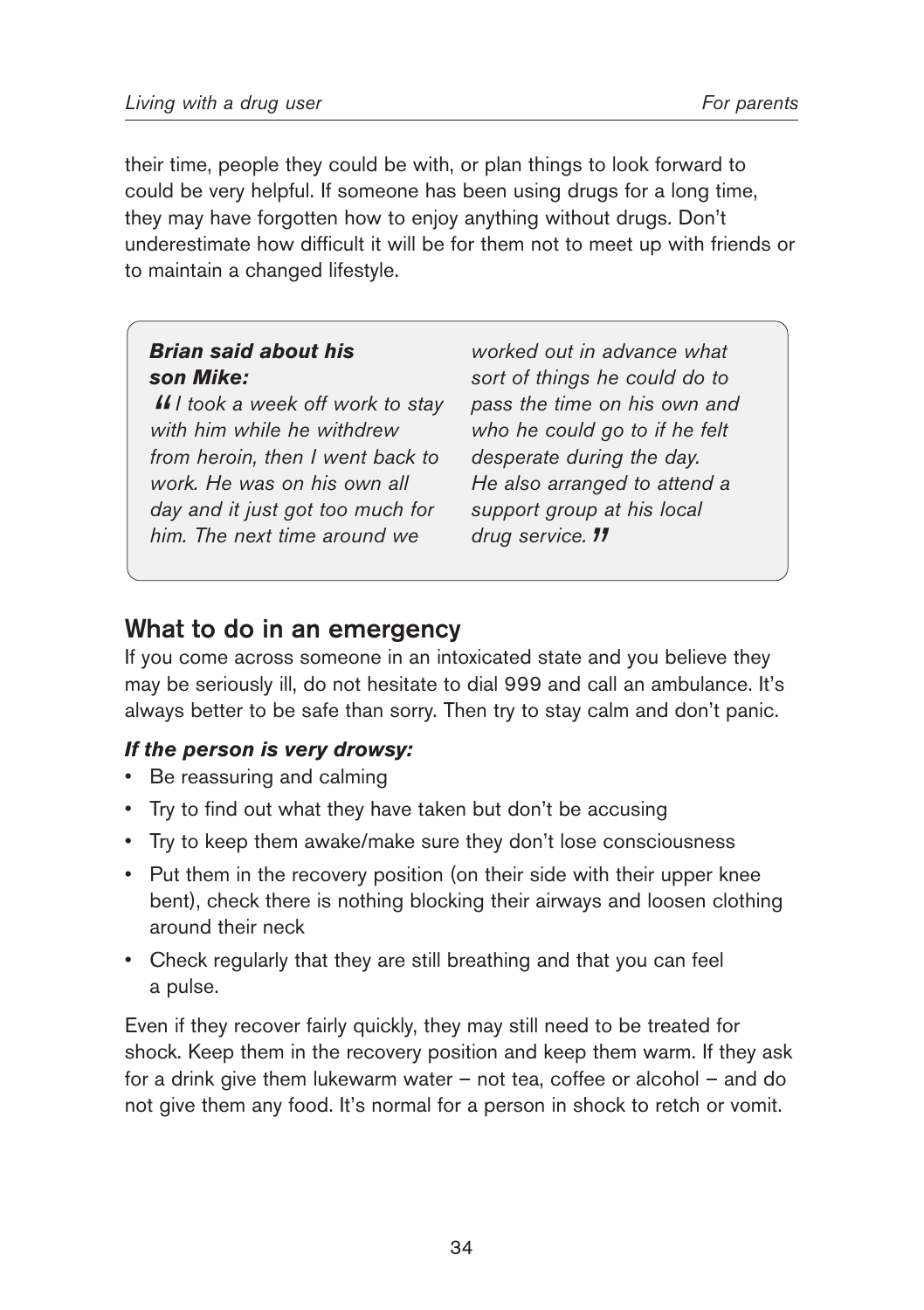#### *If the person is unconscious:*

- Call an ambulance straightaway
- Put them in the recovery position (see previous instructions)
- Check that they are breathing regularly and that there is nothing blocking the airway. If they are not breathing, find someone who can perform mouth to mouth resuscitation immediately
- Keep the person warm but not too hot (unless the person has taken ecstasy and you're worried that they may have overheated, in which case keep them in a cool area)
- If the person has taken a lot of alcohol, don't leave them to sleep it off on their own in case they vomit and choke.

#### *If the person is tense and panicky:*

- Be calm and reassuring, even if you're not feeling at all calm yourself
- Talk quietly and explain that the feelings will pass
- If possible put them in a quiet, dimmed room and stay with them to be reassuring
- If they're breathing very quickly, encourage them to take long slow breaths instead of short shallow ones. If they can't do this easily can they re-breathe air (breathe in and out of a paper bag)?

Some organisations provide training in recognising and responding to overdose for families: ask at local drug services if this is available. If not then a course in general first aid and resuscitation may be useful and can give you some peace of mind.

## **What if they won't accept help?**

Sometimes people refuse help because they don't see themselves as needing it. If your child refuses to get help for their drug use, it could be because they don't see themselves as having a drug problem. Your child may be quite happy with their life as it is, even if you are not.

- What, apart from their drug use, is telling you that they may be troubled? What behaviour indicates to you that they are in any difficulty?
- What other issues might they be facing that might be contributing to their use of drugs?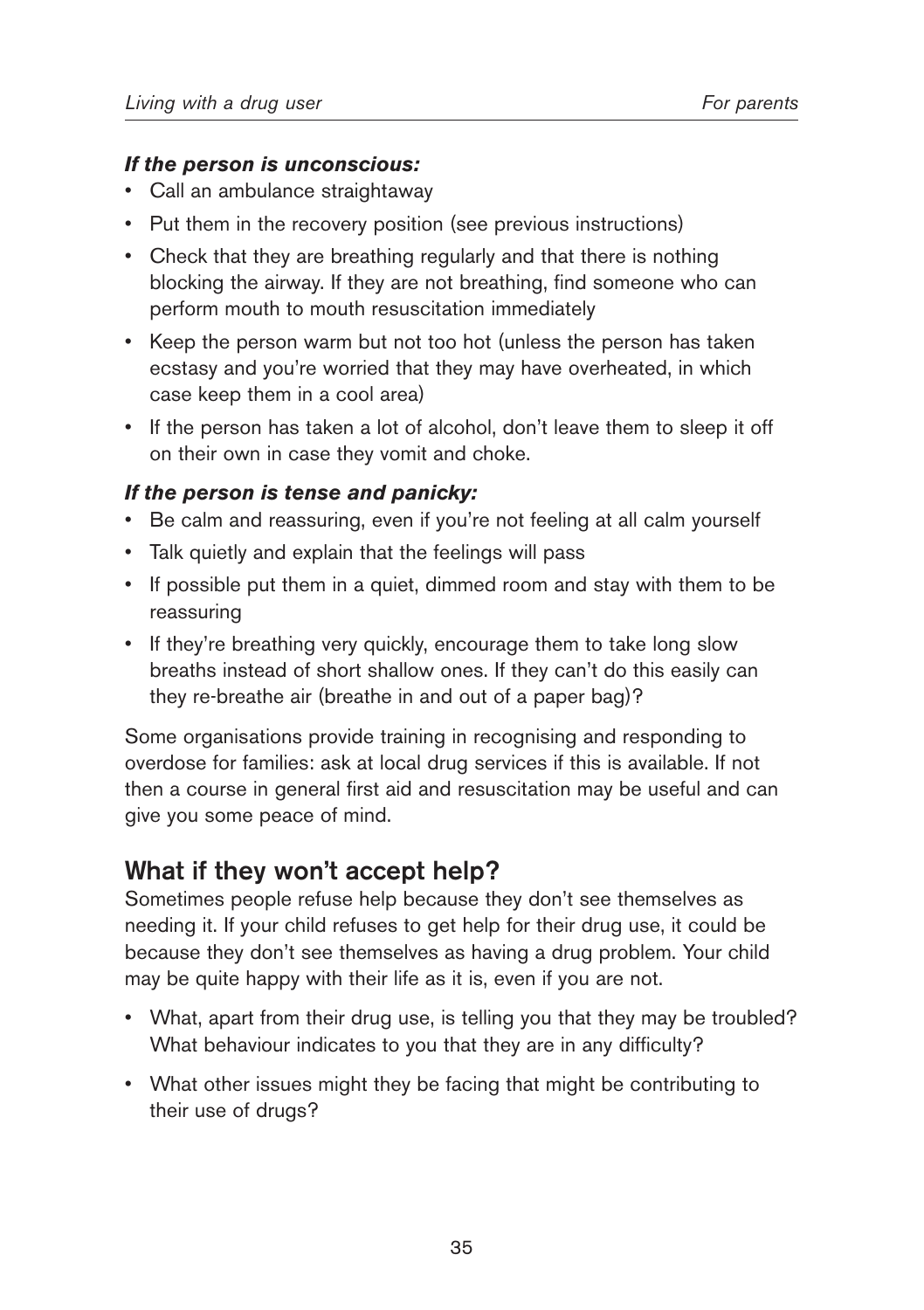Many of us may not always recognise it, but some of our behaviour can be a method of coping with issues we're finding difficult. As mentioned before, drug use can be as much a symptom of some problems as it can be the cause of others. Young people may not even be fully aware that they may be taking drugs to help them cope with difficult issues in their lives. Below are some difficulties that many of us face which can be particularly tough to cope with when we're growing up, and which could be contributing to your child's use:

#### *Do they lack confidence?*

Many of us go through stages of not feeling terribly sure of ourselves. Many drugs (especially stimulants such as amphetamines or cocaine) have the effect of making a person feel very confident. If your child has low selfesteem they could lean on drugs as a confidence boost. If you have any understanding of the reasons for your child's lack of confidence, can you help them to feel better about themselves generally? Reassurance and praise from our parents can have a big part to play in how we feel about ourselves.

#### *Relationship difficulties*

Some of us have tremendous difficulties in forming relationships with people or making friends. Forming relationships can be particularly difficult in adolescence, when we often don't feel very sure of ourselves. Some people can use drugs to feel confident enough to escape these difficulties and end up becoming even more isolated. Talking with your child about how they feel meeting new people, giving them feedback about what you see are their good points as well as talking about ways to deal with shyness and starting conversations with people could really help.

#### *Boredom or loneliness*

Boredom and loneliness are very common reasons for drug taking. Being at a loose end, having time on your hands or feeling alone doesn't feel very good. Taking drugs can be a reasonably quick way of feeling better and, if you can't think of anything else to do, this can become your way of not being bored or taking away the pain of being alone. If boredom or loneliness are reasons for your child's drug taking, you'll need to help them find other ways of occupying their time enjoyably, help them to make friends or keep them company yourself, so they don't just turn to drugs at these times.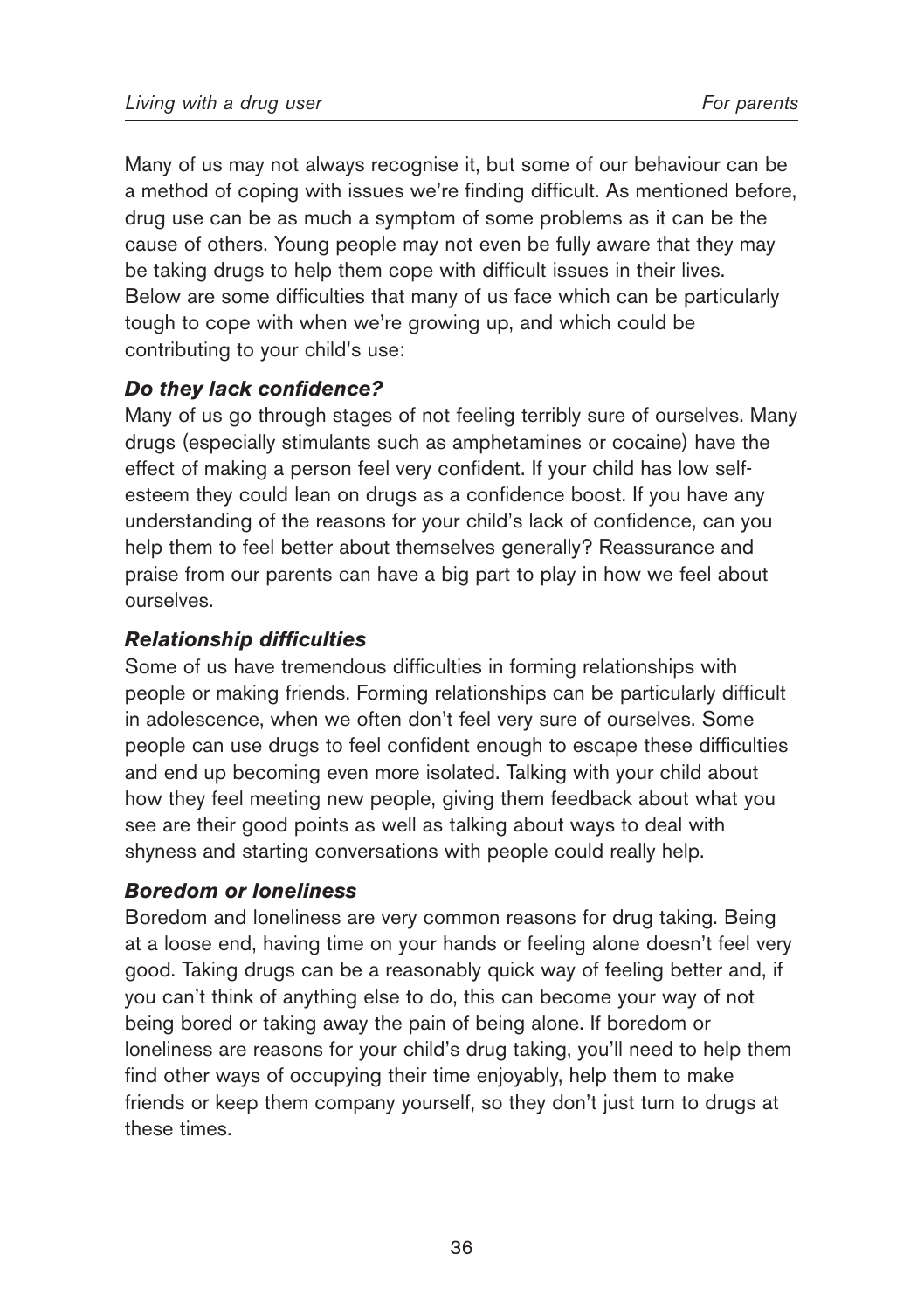Like all of us, young people are pleasure seekers. The changes in our body during adolescence, both physical and emotional, may give us the strength and courage to grasp the things which life can offer us. But they can also make us become bored quickly, especially with things we might previously have enjoyed doing, and compel us to rush out and have as many new experiences as we can. This can be very exciting but it can also be problematic. Sometimes the experiences young people seem to be interested in may not always be within their grasp, because there are cost implications or, they may be risky.

You will need to consider whether their suggestions are better or worse than their being involved with drugs. Giving your children some freedom to take risks, albeit as safely as possible, gives them the message that you believe in their ability to take care of themselves. They may then be more likely to accept some of your suggestions of things to do or be more willing to accept your rules about activities which are not acceptable to you. Helping them to have other things to do may not stop them using drugs altogether, but each time they do something else is one less time that they take drugs.

Being young is also about wanting everything now and not having to wait. So you might have to work hard at helping them to find something they can do now and frequently, as well as helping them to think about things they may have to wait for. Are you in the position of agreeing to help them save for something? Perhaps you can make a bargain that if they do work around the house you'll put something towards their chosen activity – whether it is going clubbing, go-karting or skydiving, learning to drive or saving to go to Australia! At the same time as helping them achieve their goal, you're also encouraging the idea that they have to do something to get something they want.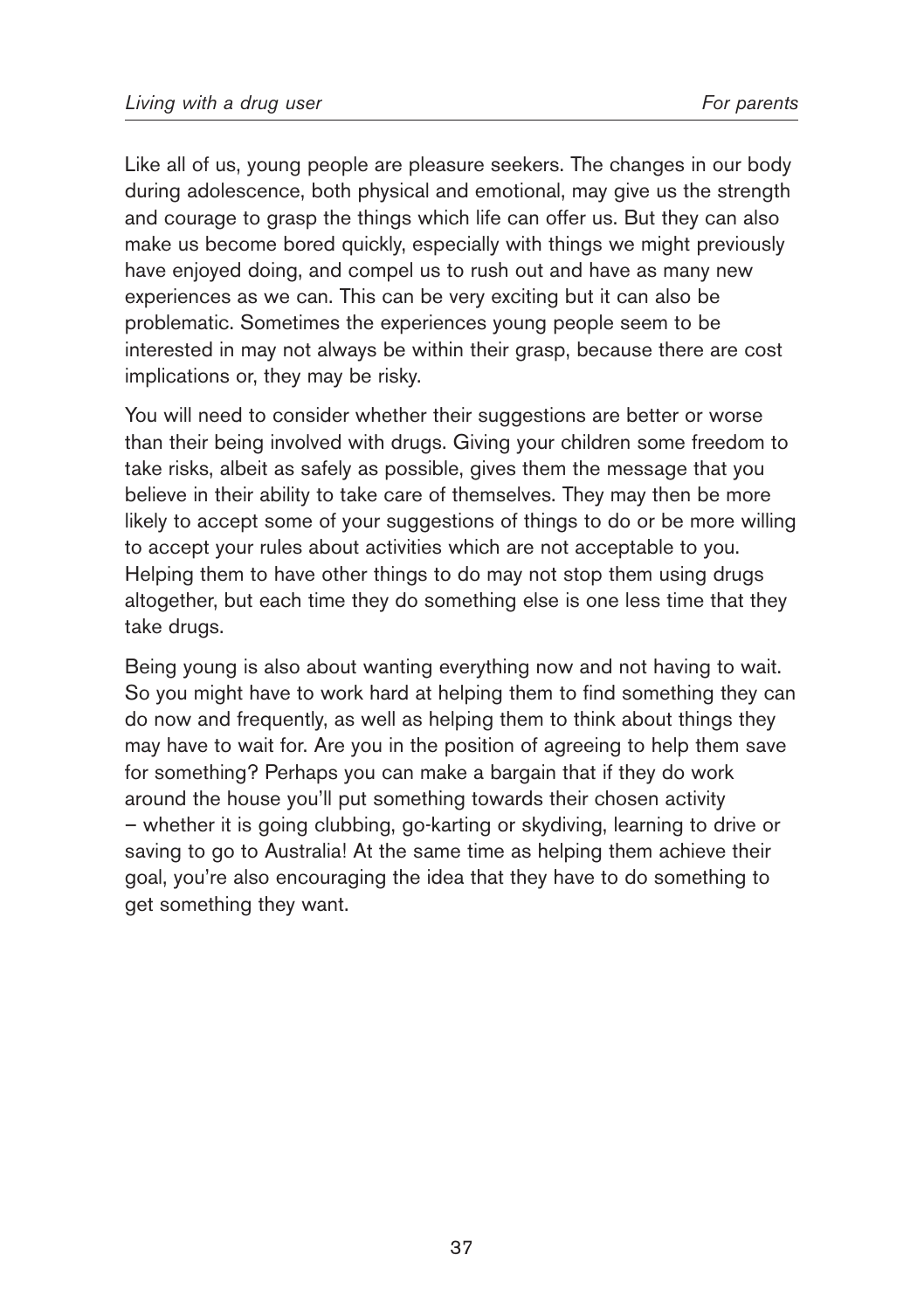## **Conclusion**

At Adfam we understand how distressing it is coping with these situations. We know that it is not easy to cope with having someone close to you using drugs or to stand by when someone you care about is suffering. We hope we have been able to give you some ideas about how to cope and how to look after yourself. There are no easy solutions to the problems you and your child are facing, but don't do this alone – you need and deserve support on this journey.

*We have tried to make sure that the information contained in this booklet is current before going to print. If you discover any mistakes, please let us know so that we can correct them in future editions.*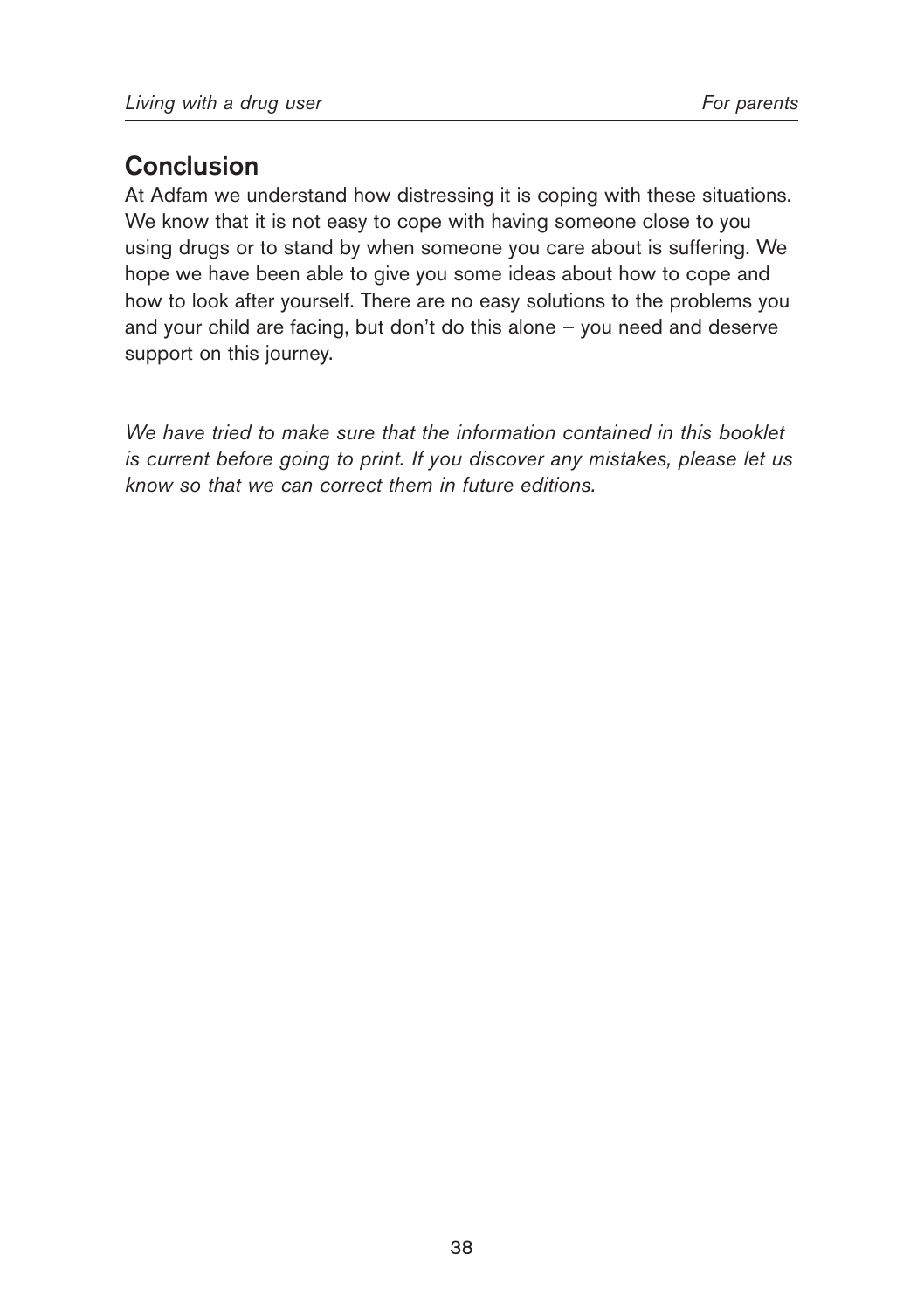# **6 Useful organisations**

These organisations have specific areas of expertise and may also be able to help you.

## **Action for Prisoners' Families**

www.prisonersfamilies.org.uk The national voice of organisations supporting families of prisoners. National prisoners' families helpline: 0808 808 2003

## **Adfam**

www.adfam.org.uk

The national umbrella organisation working to improve the quality of life for families affected by drug and alcohol use.

## **Alcohol Concern**

www.alcoholconcern.org.uk

Centre of expertise on alcohol issues. Website includes a directory of alcohol treatment services nationwide.

## **BACP (British Association for Counselling and Psychotherapy)**

www.bacp.co.uk

Includes a 'find a therapist' function for those looking for professional help. A similar service is available from www.counselling-directory.org.uk.

## **DrugScope**

www.drugscope.org.uk National membership organisation for the drug sector. Website includes detailed information on drugs and drug policy.

## **Families Anonymous**

www.famanon.org.uk

National helpline and local groups all over the country for families. There is also an online forum where families can 'meet' virtually. National helpline: 0845 1200 660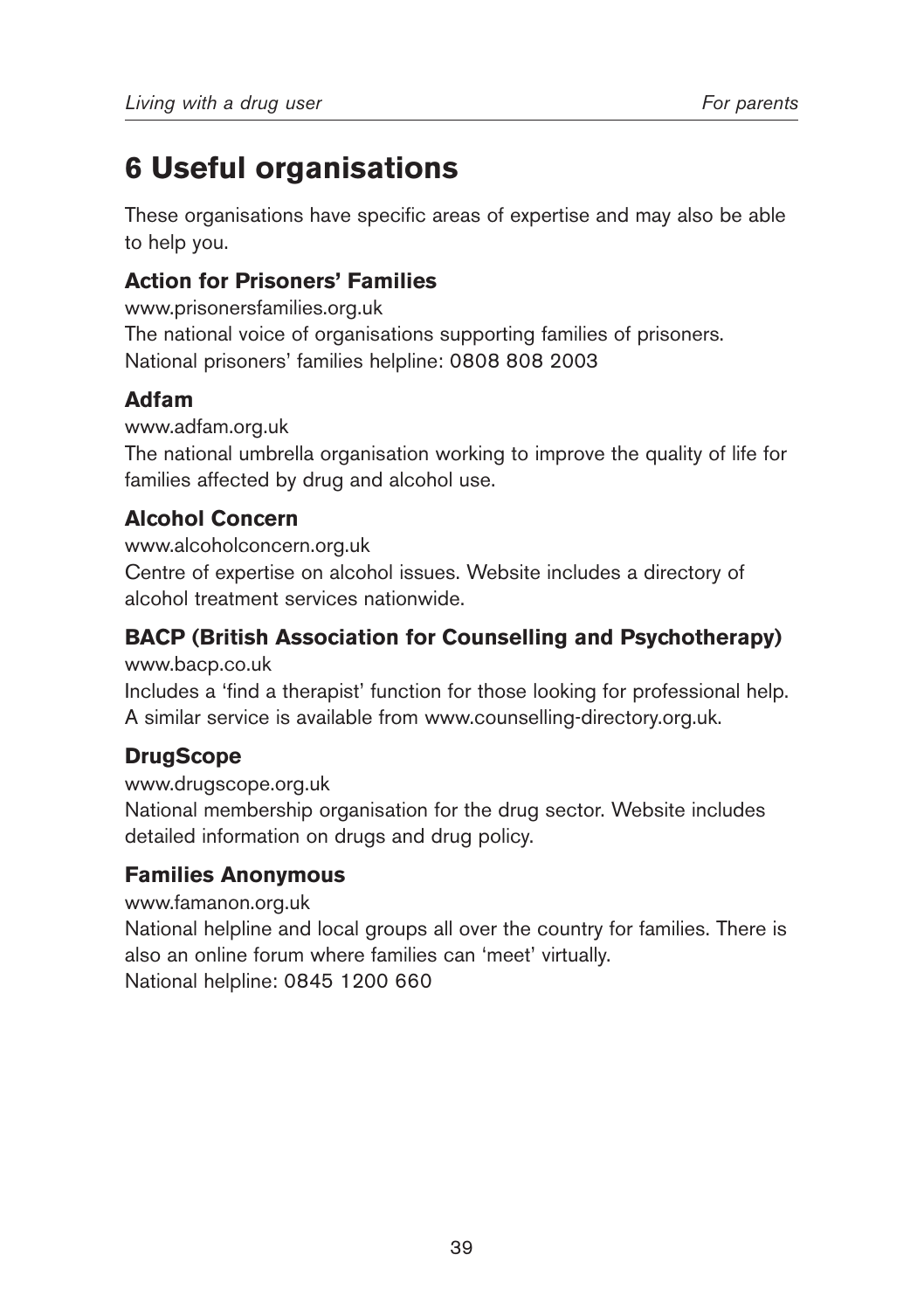## **National Treatment Agency for Substance Misuse**

www.nta.nhs.uk

The NTA is a health authority set up to improve the availability and effectiveness of drug treatment. Its website contains a wealth of information on drug treatment, and a directory of residential rehab services is available through its sister site www.rehab-online.org.uk.

## **Parentline Plus**

http://www.parentlineplus.co.uk/ Support to anyone parenting a child  $-$  the child's parents, stepparents, grandparents and foster parents. National helpline: 0808 800 2222

## **Parents Against Drug Abuse (PADA)**

http://www.pada.org.uk/ An organisation set up to support parents of drug users. A large percentage of helpline workers have experienced drug use within their own families. National helpline: 08457 023 867

## **Pace**

www.pacehealth.org.uk

The Family Support Service offers free counselling support and advice to all families regardless of their sexual orientation. Based in London.

## **Talk to Frank**

www.talktofrank.com

The national drugs information line covering aspects of drug education including their effects, appearance and legality. Publications are also available to order

National information line: 0800 776600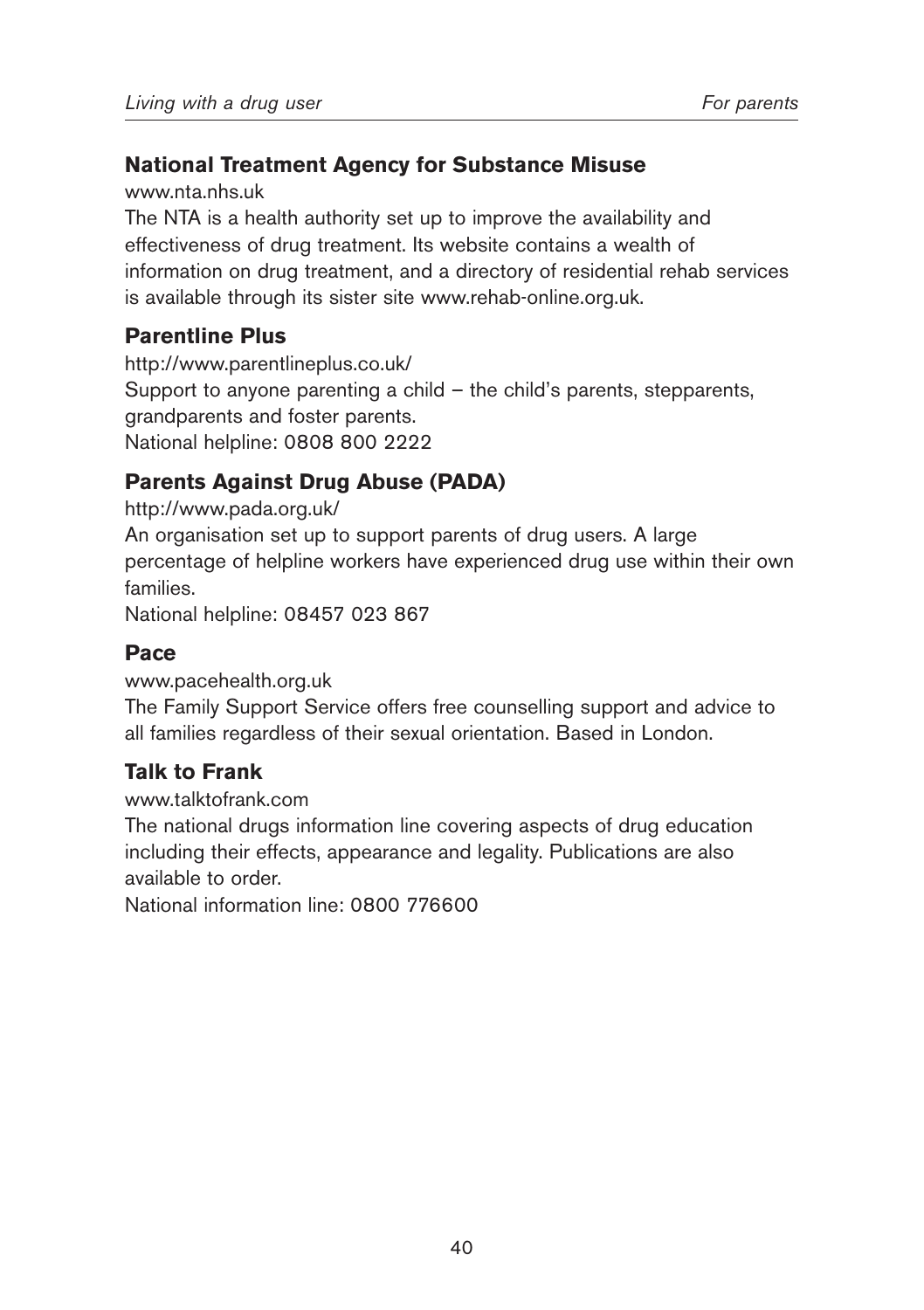## **Adfam** *Journeys* **booklets**

Adfam have produced a series of *Journeys* booklets that explore the specific needs and problems faced by different family members in different situations.

- When brothers and sisters use drugs
- Living with a child coming off drugs
- Living with a child using drugs
- Men affected by someone else's drug /alcohol use
- When your LGBT child or partner uses drugs and/or alcohol
- When parents take drugs
- Living with a partner using drugs
- Living with drug-related bereavement
- Helping your grandchild: what to do if their parents use drugs

To order any of these booklets please visit Adfam's website www.adfam.org.uk or email publications@adfam.org.uk